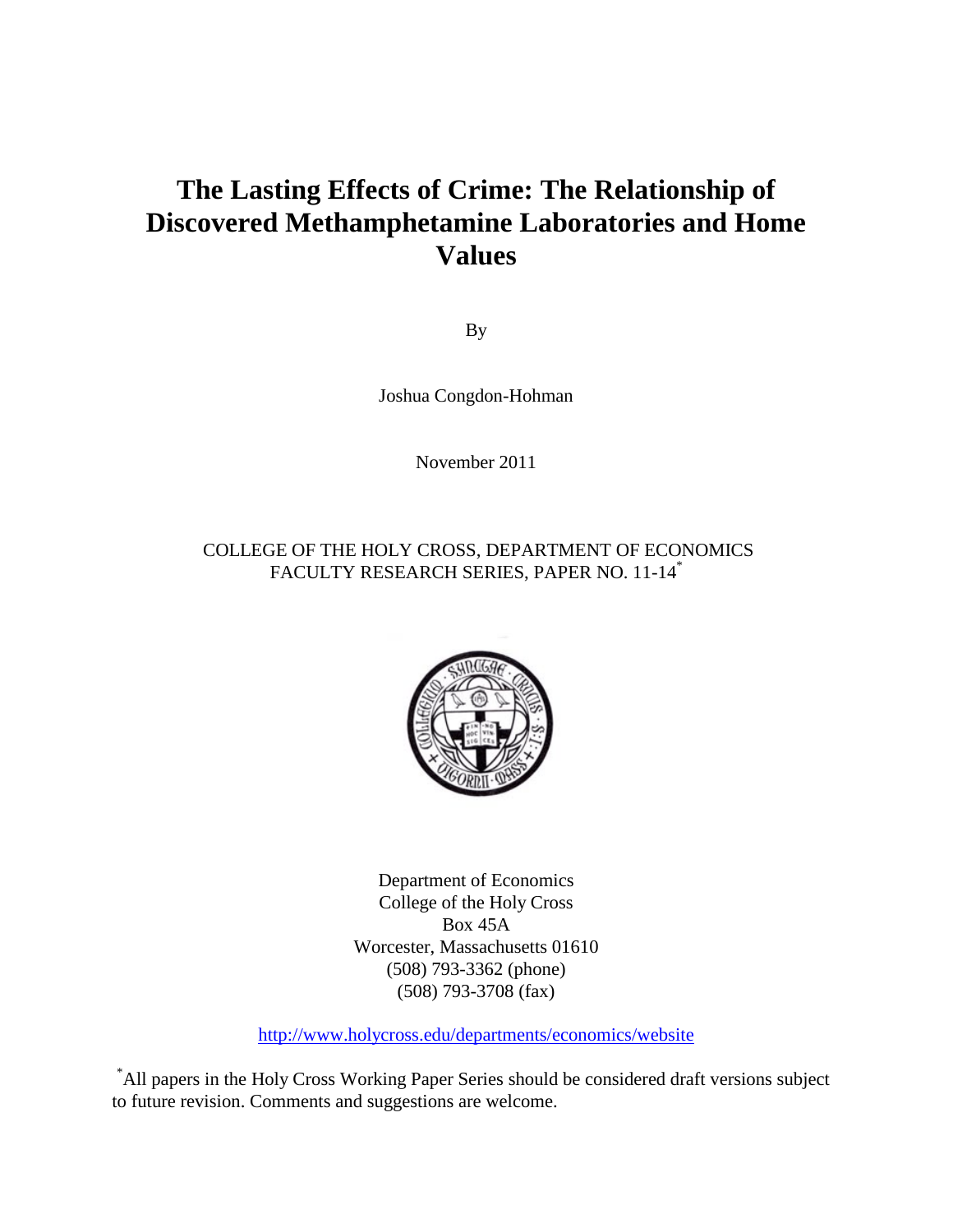# **The Lasting Effects of Crime: The Relationship of Discovered Methamphetamine Laboratories and Home Values**

By

Joshua Congdon-Hohman† College of the Holy Cross

November 2011

#### **Abstract**

This study estimates a household's willingness to pay to avoid the stigma of crime while minimizing concerns of omitted variable bias. By assuming methamphetamine producers locate approximately at random within a narrowly defined neighborhood, this study is able to use hedonic estimation methods to estimate the impact of the discovery of a methamphetamine laboratory on the home values near that location. Specifically, the analysis designates those closest to the site as the treated, while those slightly farther away act as the comparison group. The discovery of a methamphetamine laboratory has a significant effect on the property values of those homes close to the location that peaks from six to 12 months after each lab's discovery. The estimates found in this study range from a decrease in sale prices of ten to nineteen percent in the year following a laboratory's discovery compared to the prices for homes that are farther away but still in the same neighborhood. Surprisingly, the impact does not appear to depend on intensity as both the discovery of a second lab and being very close to the discovered lab do not adversely impact home values.

#### **JEL Classification Codes**: H41, H76, K42, R32

 $\overline{a}$ 

*Keywords:* Location choice, crime valuation, methamphetamine, housing prices

\* Thanks to Charlie Brown, Jeff Smith, Tom Buchmueller and David Albouy for their helpful guidance and support. Thanks also to the Summit County Fiscal Office, Ohio Department of Transportation, and Spatial and Numeric Data Services at the University of Michigan for providing data and technical support. Additional thanks to Robert Baumann, Kathy Kiel, and seminar participants at the College of the Holy Cross and Clark University for their helpful input. All errors and omissions are my own.

<sup>†</sup>Department of Economics, Box 72A, College of the Holy Cross, Worcester, MA 01610- 2395, 508-793-3673 (phone), 508-793-3708 (fax), jcongdon@holycross.edu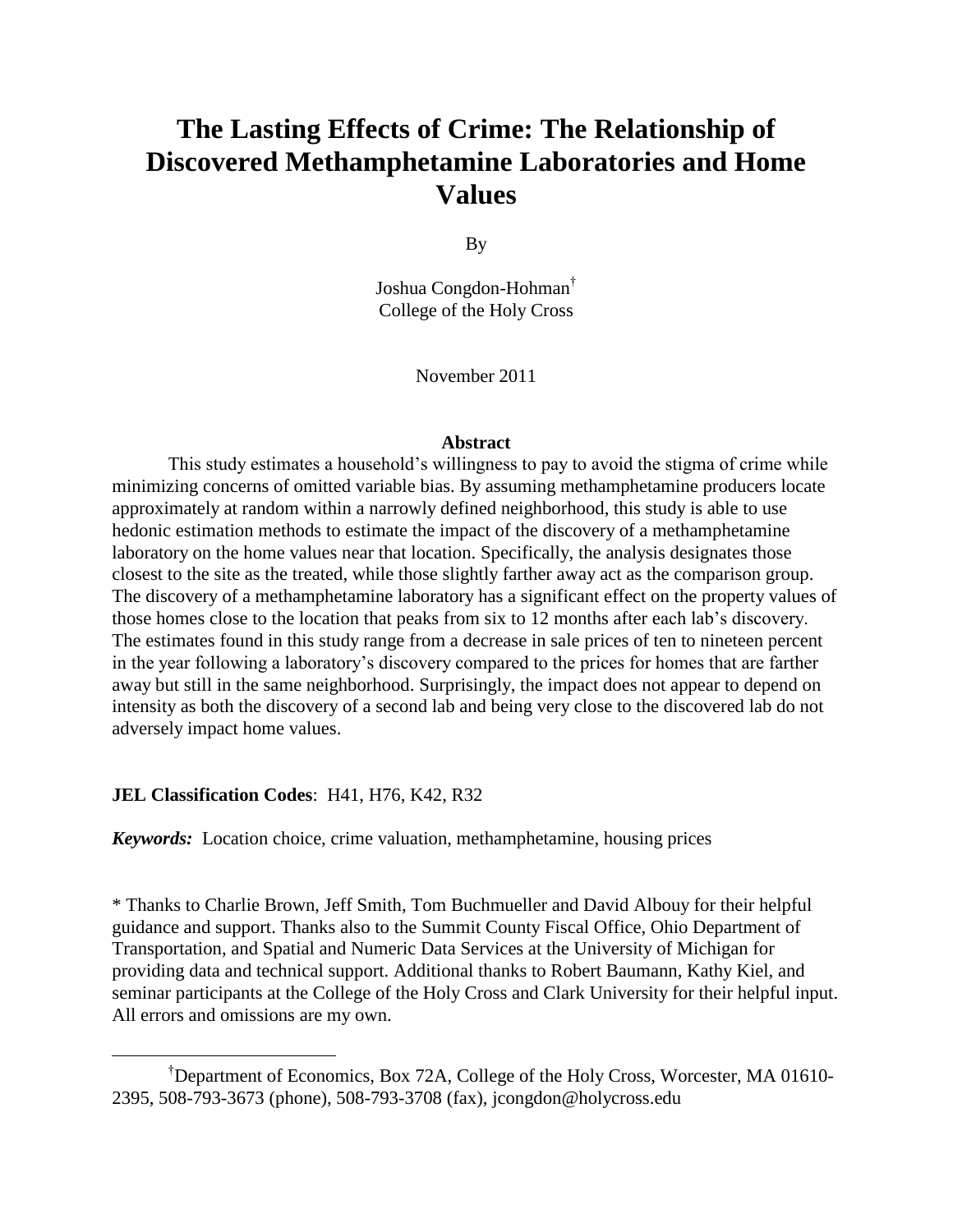# 1 Introduction

The effects of crime on property values have been a long-standing focus of economic research as they are one of the best measures available for the value people put on safety. The accuracy of high valuations found in early studies using cross-sectional data is questionable because of the problem of omitted variable bias. Specifically, crime is not randomly assigned to neighborhoods and it is likely correlated with unobservable qualities that may also be correlated with home values. In an attempt to minimize this source of bias, recent research on a number of localized events has begun identifying the difference in responses between those affected most and those who also live nearby but are not affected as intensely by the event in question. This approach has been identified in some studies as a "quasi-experimental approach" because of the assumed random assignment of the location of an event within a narrowly defined neighborhood, even though the selection of the neighborhood is not assumed to be random. Using a similar approach, I will examine the difference in the effects of the discovery of a methamphetamine laboratory ("meth lab") in a neighborhood between those closest to the location and those slightly farther away. Though the discovery of the laboratory implies its closure, the discovery indicates the existence of crime in the neighborhood and may be a signal both to current and future residents that the neighborhood is less safe than others. By comparing the change in home sale prices after the discovery of a nearby laboratory to the changes in prices to other homes in the neighborhood that are slightly farther away, any difference in the changes can be interpreted as the value of avoiding the signal of crime, if not the valuation of crime itself.

This study will use a new proxy for general crime levels to assess an individual's willingness to pay to avoid a neighborhood that has been publicly associated with illicit activity. The discovery of methamphetamine labs has not been used in this way in previous literature and offers a unique opportunity to examine the impact of a sudden change in the perceived level of crime in a neighborhood. Unlike a home that is being used for drug use (a "crack house" or "drug den") or for prostitution which might be seen as a similar disamenity to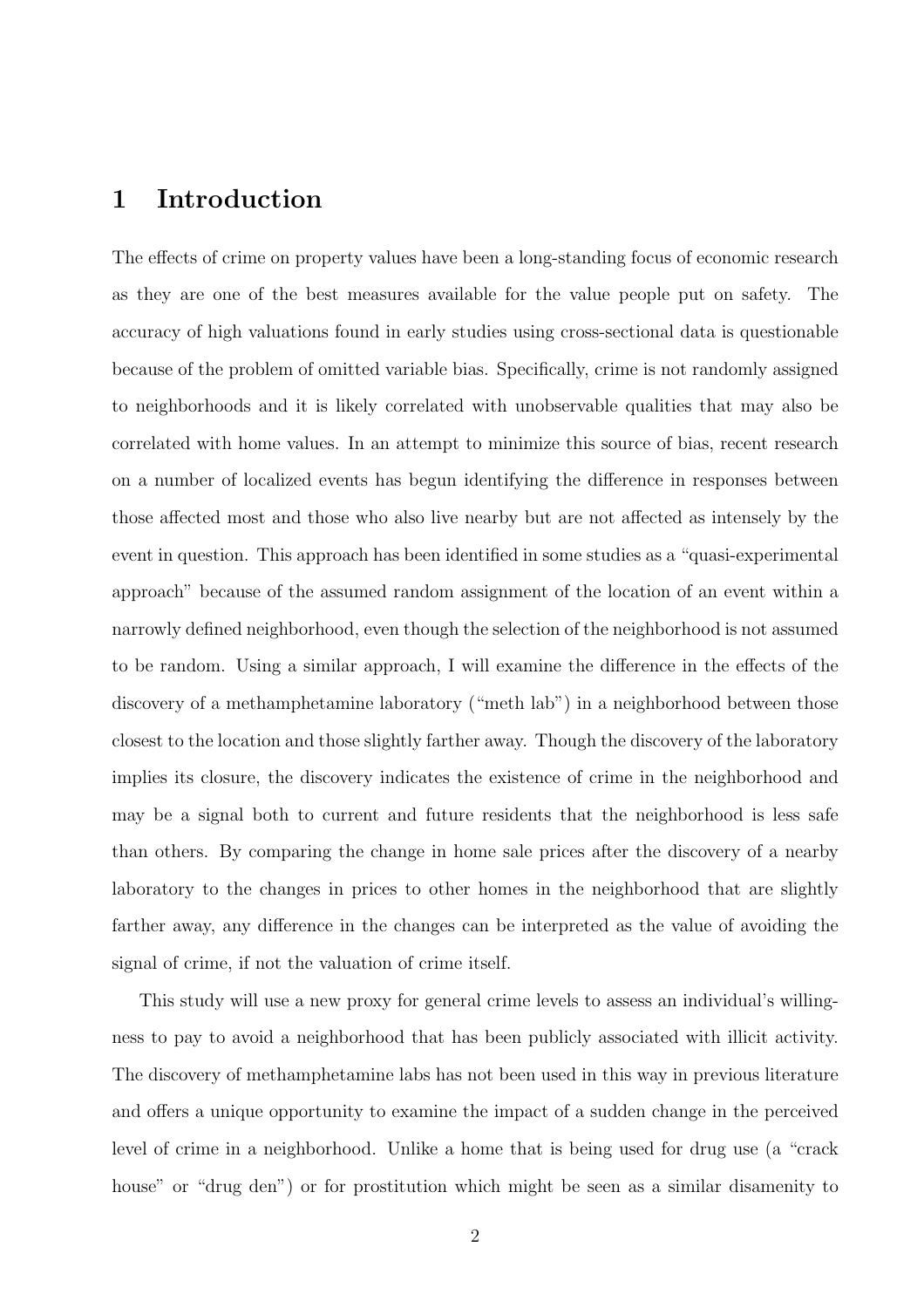neighbors, the existence of a meth lab is often unknown to its neighbors until it is raided by police ("busted") due to a lack of traffic or other signs of criminal activity. Two recent studies by Linden and Rockoff (2008) and Pope (2008) have focused on similar sudden increases in the perceived risk of crime by examining the arrival of a sex offender to a neighborhood. As with the approach used in this study in regards to the location of methamphetamine labs, the arrival of a sex offender is not considered globally random as offenders tend to locate in lower cost areas. Instead, the actual residence of the offender is considered random only within a small area (defined as  $3/10$  of a mile in Linden and Rockoff (2008),  $2/10$  of a mile in Pope (2008)). In other words, though it may not be random that the sex offender moved into a particular neighborhood, his location within that neighborhood can be considered a random choice in that it is made based on availability rather than qualities of the location (which are assumed to be similar throughout the neighborhood).

I find that the discovery of a methamphetamine laboratory has a significant impact on the property values of those homes close to the location that peaks between six to 12 months after the lab's discovery. In this study, the estimated decrease in sale prices ranges from ten to nineteen percent in the year following a laboratory's discovery compared to the prices for homes that are further away but in the same neighborhood (here defined as within a quarter of a mile of the discovered lab). Studies on the willingness of individuals to pay to avoid crime have found a range of values that are hard to compare based on the differences in types of crimes and the comparison groups being used. In an early work, Thaler (1978) found that areas with one standard deviation lower crime rate have three percent higher property values. A more recent study by Gibbons (2004) found that the same drop in the crime rate was associated with a ten percent increase in property values.<sup>1</sup> In the research on sex-offender locations, Linden and Rockoff (2008) found that homes closest to the location of an arriving sex offender sell for four percent less than those homes slightly farther away while Pope (2008) finds a similar 2.3 percent drop but an immediate recovery to pre-offender

<sup>&</sup>lt;sup>1</sup>Other research on the value of crime reduction includes Cullen and Levitt (1999), Katz et al. (2001), and Kuziemko and Levitt (2004)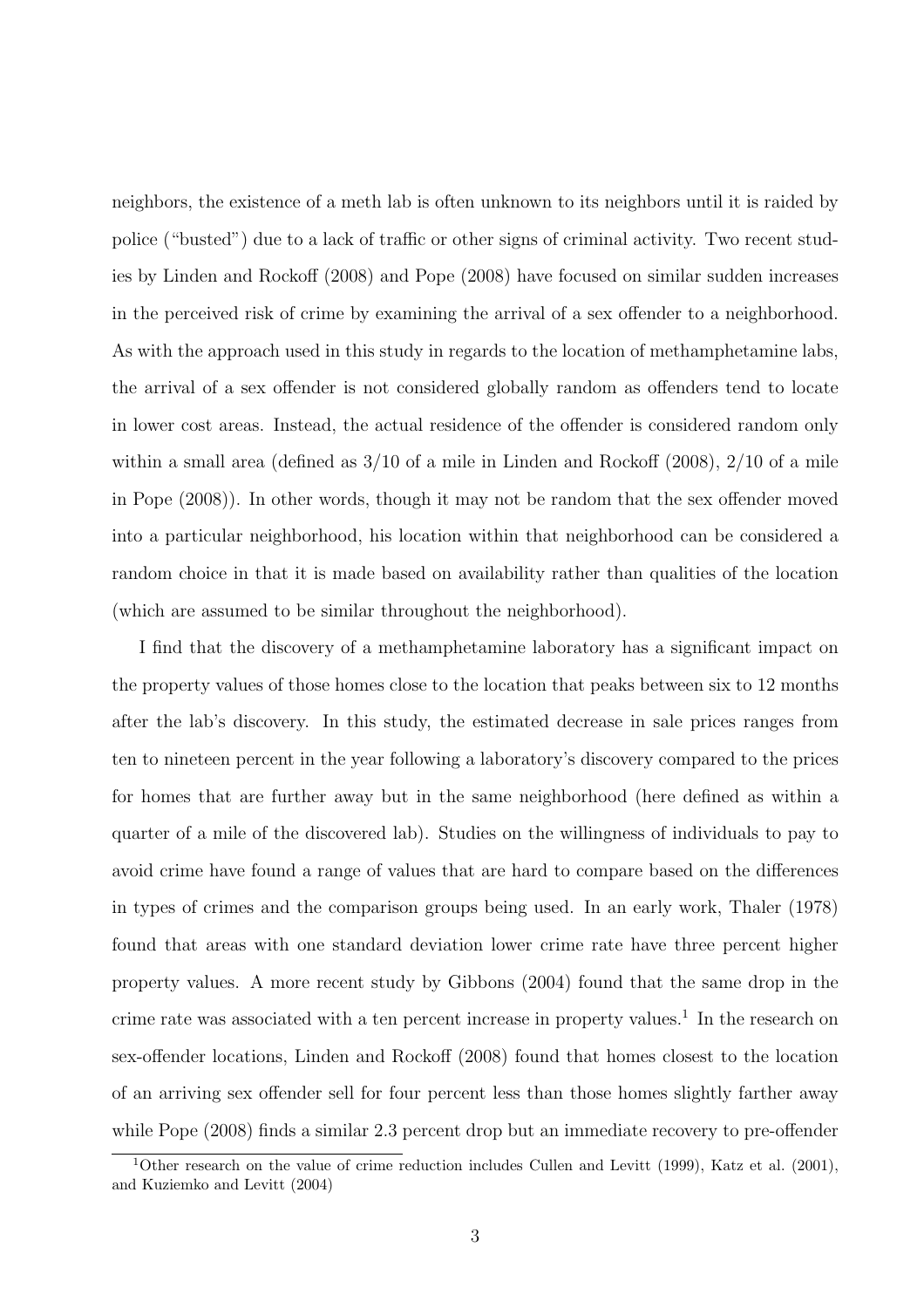levels once the offender moves out of the area.

Less explored in the previous literature is how individuals respond to the intensity of risk. In this study, I examine whether the discovery of multiple labs in the vicinity of a home has an additional adverse effect on its sale price. Surprisingly, I find that it does not, which supports the theory that individuals either consider their neighborhood risky or not and do not differentiate based on the level of risk. Similarly, Pope (2008) found that the degree of a sex offenders crime (that is, some sex offenders were identified as "Predators" because of the severity of the crimes they committed) did not influence the level of the response. Similarly, I find that the impact of a lab's discovery is not monotonic as those who are closest to the discovered lab do not experience the highest adverse impact on their home values.very is not monotonic as those who are closest to the discovered lab do not experience the highest adverse impact on their home values.

In the next section, I will provide a basic overview of methamphetamine and its production in the United States. In Section 3, I will discuss the data used in this study while Section 4 presents the raw trends in the data. Section 5 describes the empirical methodology in greater detail. Section 6 presents the results of the primary specifications and addresses additional questions about the pattern and possible causes of the negative impact from the laboratory's discovery. Section 7 concludes.

# 2 Overview

The Office of National Drug Control Policy describes methamphetamine ("meth") as a "highly addictive central nervous system stimulant that can be injected, snorted, smoked, or ingested orally."<sup>2</sup> Methamphetamine is different from other drugs in that it can be produced using easily accessible household goods and equipment. As a result, methamphetamine production sites are the most common clandestine drug laboratories found in the United States today. Large-scale domestic production has decreased in recent years due to restrictions on

<sup>2</sup>http://www.whitehousedrugpolicy.gov/drugfact/methamphetamine/methamphetamine ff.html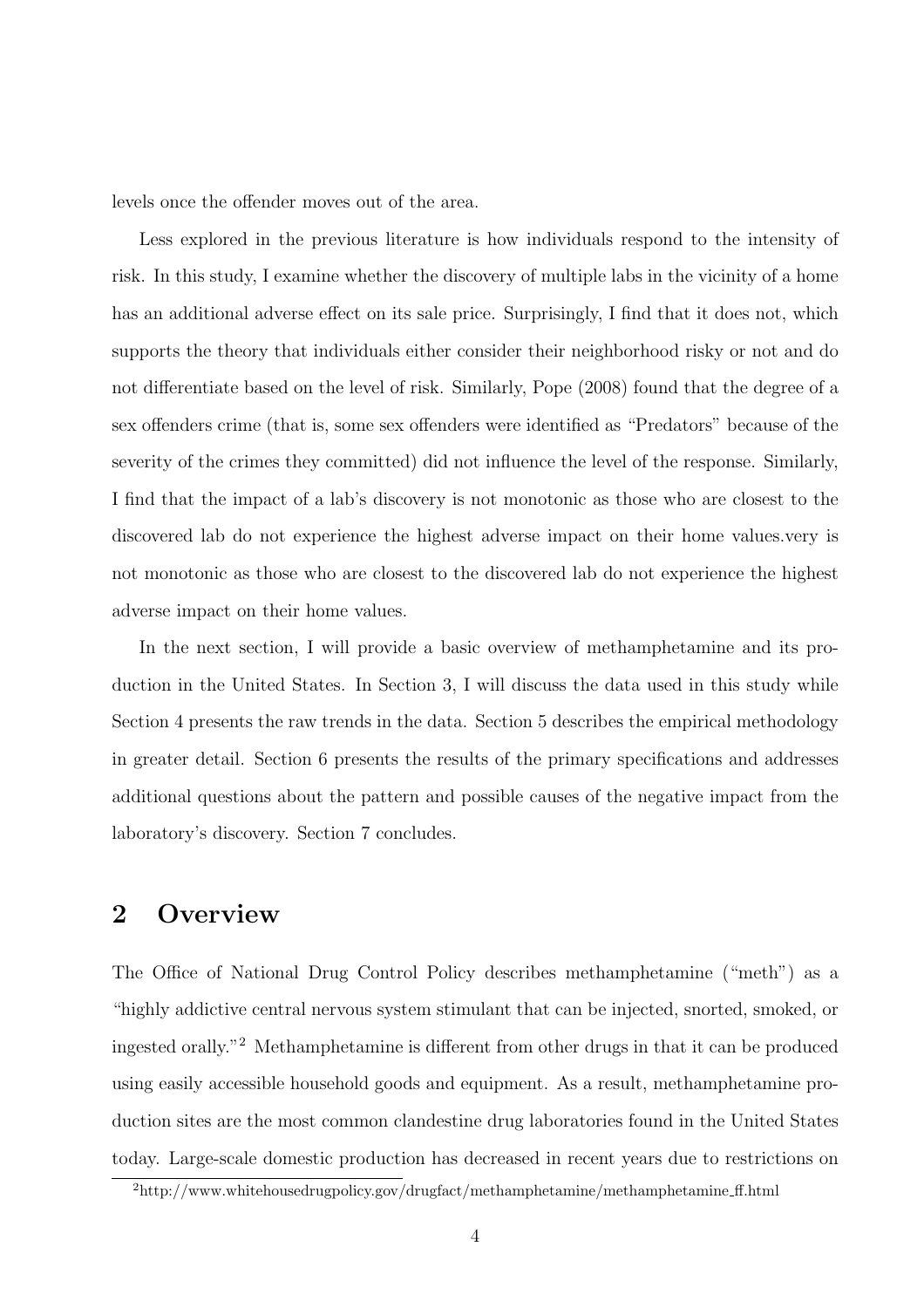the sales of bulk amounts of the over-the-counter products that are precursors (i.e. raw materials) to methamphetamine production.<sup>3</sup> Earlier economic research by Dobkin and Nicosia (2009) found that government efforts to reduce the supply of meth precursors had only temporary effects on the price and quality of methamphetamine available in the United States. The event they study was a large, 1995 DEA action that severely limited the distribution of wholesale amounts of meth precursors to large-scale clandestine labs. Though the authors are uncertain of the reason for the quick rebound of meth's purity and price, one reason may have been a shift to decentralized production that required less massive amounts of precursor drugs, such as home lab production that is examined in this paper. Nationally, methamphetamine laboratory seizures peaked in the years 2003 and 2004.<sup>4</sup>

Methamphetamine laboratories ("meth labs") pose great risks to those who enter the premises and those who live nearby (Scott, n.d.). The mixing of the chemical precursors to meth is a highly volatile process and creates a risk of chemical burns, fires, toxic fumes, and even explosions. In fact, about twenty percent of all labs are found as a result of a fire or explosion. Environmentally, meth production creates large quantities of toxic materials. Specifically, producing one pound of meth creates five pounds of hazardous waste. The production at a small, "Mom and Pop," lab is quite small. A normal production cycle produces only one to four ounces of methamphetamine. This is usually only enough for personal use with just enough left over to sell to purchase the precursors for another cycle. Large labs (which are usually limited to Mexico or California) can produce a minimum of ten pounds per production cycle (Scott, n.d.).

When a laboratory is seized, the governmental officials are responsible for neutralizing the immediate threats to public safety, such as the risk of explosion or chemical contamination of the environment. In many cases, this includes a period of evacuation of the neighborhood

<sup>3</sup>Specifically, cold remedies that include ephedrine or pseudoephedrine are now kept behind pharmacist's counters and require the names and license numbers of purchasers to be recorded when making a large purchase.

<sup>4</sup>Based on statistics published by the U.S. drug enforcement agency on their website, http://www.usdoj.gov/dea/concern/map lab seizures.html.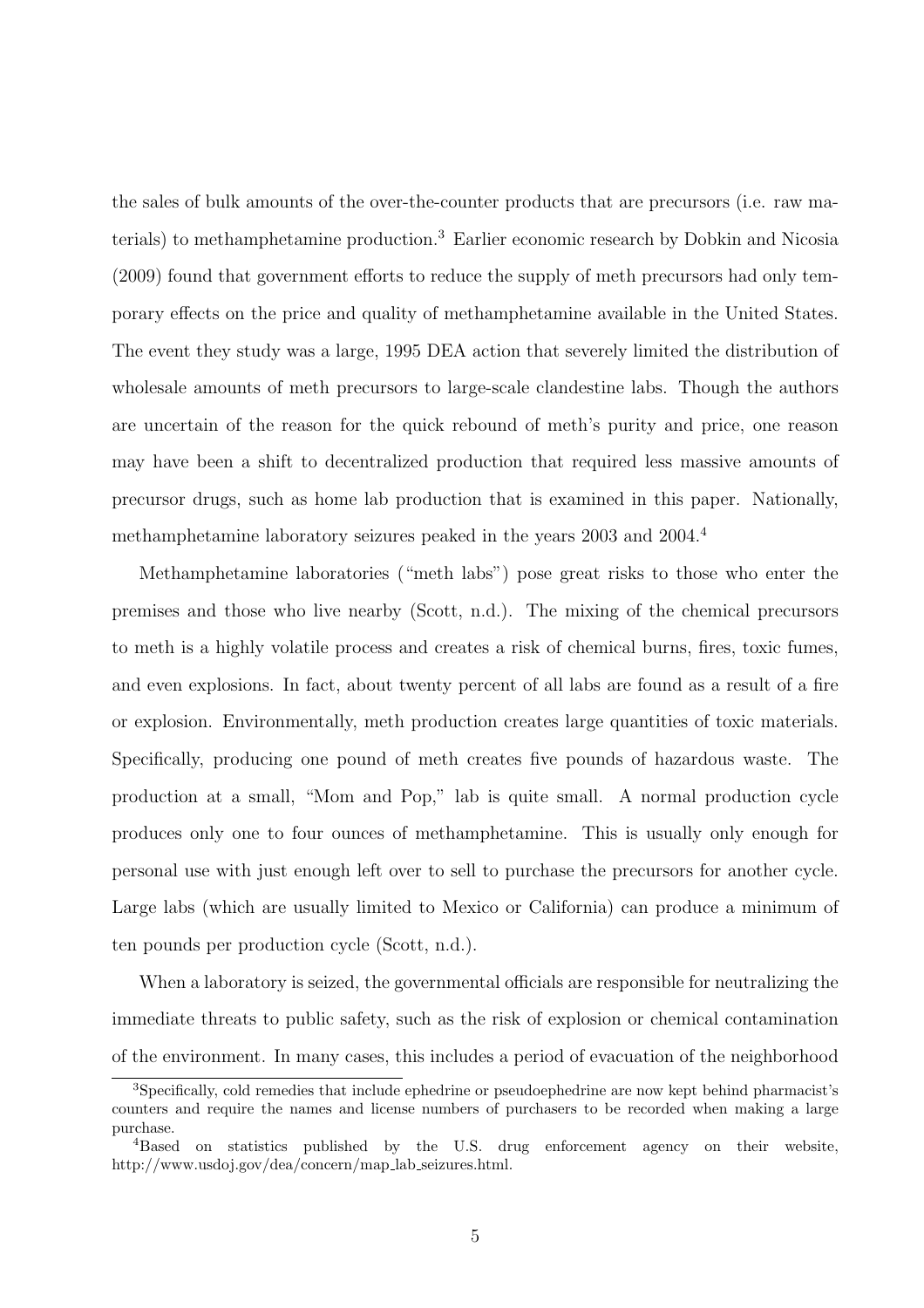until the scene is surveyed and the largest risks are neutralized. The period of evacuation usually ranges from as little as a few hours to as much as a couple of days. Any nonflammable hazardous contaminants in the interior of the building are often the responsibility of the property owner rather than government officials. Specifically, toxic residue may be present on the walls, floors and other surfaces as well as absorbed in any carpeting. About twenty states mandate the decontamination of the interior of former meth homes before it can be sold or rented (Dewan and Brown, 2009).<sup>5</sup> No definitive conclusions have been drawn by public health and environmental impact experts about the short and long run threats the residual contaminants may pose. Once a laboratory is discovered, it is included in a national registry (discussed below) and in many individual state registries. This implies that home buyers can find information about meth lab locations before purchasing a home.

There are some external signs that may alert neighbors to the existence of a methamphetamine laboratory. The most pronounced sign is odor (Partnership for a Drug Free America, 2005). Meth labs are associated with unusually strong smells similar to ammonia, cat urine, or nail polish. Additionally, neighbors may notice excessive amounts of trash and signs of chemical dumping in a yard. Other warning indicators, such as specific apparatuses and interior markings, can be easily hidden from neighbors. Though there is not data on how labs are usually discovered, anecdotal evidence suggests that most are discovered not because of neighbors' suspicions, but when government officials are investigating complaints unrelated to the drug production such as domestic disturbances or child welfare concerns (Crissey, 2004). The uncertainty over when neighbors become aware of the meth lab complicates the interpretation of the results in this study. Though not suggested anecdotally or in the specification check below, if neighbors do know about the lab before the police, one might expect housing prices to fall before the lab is found and thus mute the observed impact of the lab's discovery by police. If that is the case, the results presented below would be lower

<sup>5</sup>Ohio is not one of the states that have such a mandate (Armon, 2009). That said, the state does require a home seller to disclosure the "presence of hazardous materials," specifically asking "Do you know of the previous or current presence of any of the below identified hazardous materials?" Included in the list is an item for "Other toxic or hazardous substances" (Ohio Department of Commerce, 2008).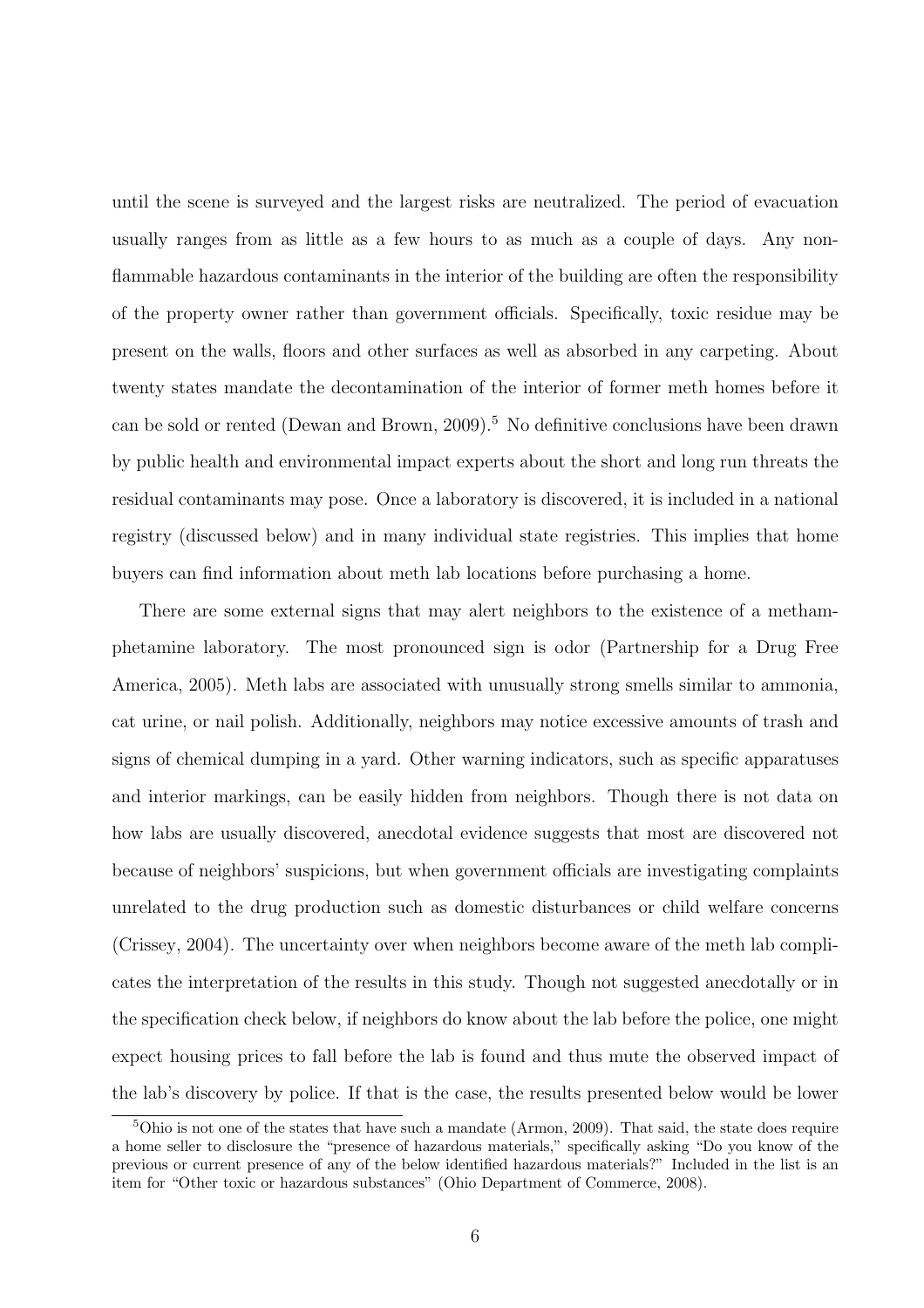bounds on the real impact of the discovery of a methamphetamine lab in a neighborhood.

## 3 The Data

This study will examine the impact of methamphetamine laboratory discoveries using data from Summit County, Ohio. This county has been selected because it contains the city of Akron which has the largest number of methamphetamine laboratory discoveries in the state and one of the largest in the country. The laboratory discoveries occur in a broad range of geographical locations which provide a diverse and large sample of homes that are within a quarter of a mile of a discovered meth laboratory. It is not clear how the relative frequency of methamphetamine labs in Akron might effect the generalizability of the findings in this study. I suspect that it may dampen the magnitude of the measured effects as both the community becomes desensitized to this type of crime and as the number of alternatives diminishes.

Data on meth laboratory seizures comes from the United States Drug Enforcement Agency (DEA) maintained "National Clandestine Laboratory Register," though entries rely on reports from state and local officials.<sup>6</sup> The registry includes the address and seizure date, but not details about the seizure. Local officials determine whether a site is a clandestine laboratory, but presumably homes would need to have equipment associated with meth production (though the site may be active or inactive at the time of discovery). This registry is freely accessible to the public on the Internet and gives home buyers an easy reference to consult before purchasing a home. Real estate sales and dwelling data come from the Summit County Fiscal Office and were made available for this project. These records include the sale price, the transaction date, and the address of the home. Also available from this office are dwelling characteristics such as the square footage of the living area, the age of the structure, number of bedrooms, number of plumbing fixtures, number of stories, the style of the home,

<sup>6</sup>http://www.usdoj.gov/dea/seizures/index.html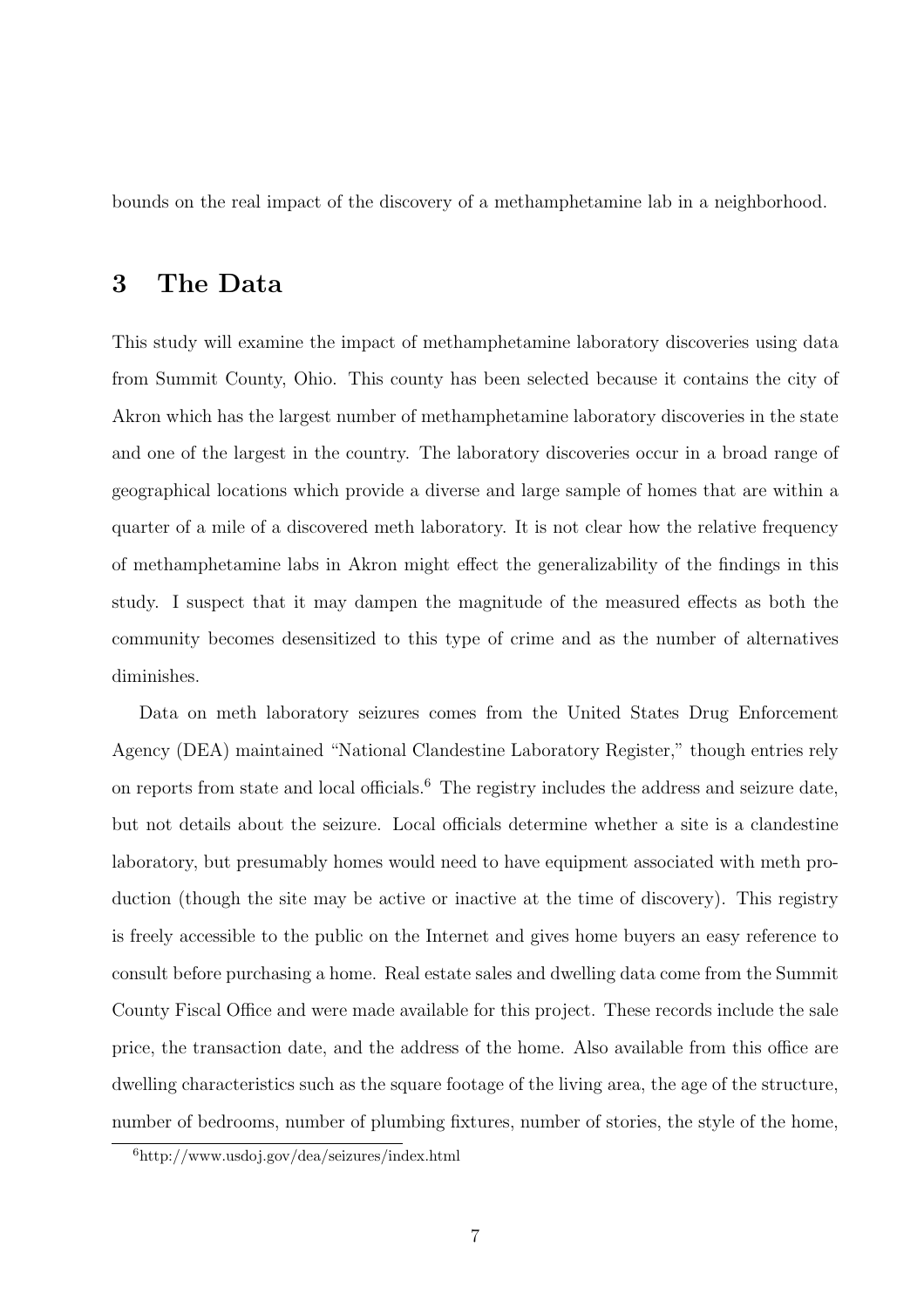and a rating of the condition of the building.<sup>7</sup> The distance between each home sold and the clandestine laboratories has been computed using Geographic Information Systems (GIS) software and geocoded street data from the Ohio Department of Transportation.

Table 1 presents the number of sales and the number of unique parcels used for this study. This study will examine home sales beginning in January 2002 and running through March 2009. The earlier date represents two years before the first meth lab in the dataset is discovered. The sample used here excludes non-single family homes, homes whose sale price is in the top or bottom one percent, and homes missing the full set of dwelling data. Limiting the sample to single family homes is traditional in this literature. Sales in the top and bottom one percent are eliminated to exclude outliers which can skew the results. The number of homes missing a full set of dwelling data is less than one-tenth of one percent. At various points in the analysis, the sample will be limited to different subsets of this data. In total, there are 80,293 home sales in Summit County that were successfully geocoded for use with GIS in the full period of study. Among these sales there are 56,197 unique parcels.

After an initial analysis with the entire dataset, the sample will be reduced to include just those homes within a quarter of a mile of a discovered methamphetamine laboratory and sales within one or two years of each lab's discovery. As shown in Table 1, the bulk of the homes sold are not within a quarter mile of any labs. That said, 12,293 sales are within a quarter mile of at least one past or future laboratory. Amongst those, 3,623 sales occur within one year of the discovery and 7,079 within two years. I make three further sample restrictions. First, all sales within the first 30 days of a lab's discovery are excluded. Second, I exclude sales that are within a quarter mile of more than one laboratory in the period of examination (one or two years) due to the difficulty in parsing out the various effects the discovery of multiple labs might have on the sale price of a home. Later, I will use a second lab's discovery to measure the response to the degree of severity of the perceived level of crime. Finally, I exclude the sales of any homes listed as meth labs to be certain that these

<sup>7</sup>Some of this data is also available at the Fiscal Office's website, http://www.co.summit.oh.us/fiscaloffice/defaultwebapps.htm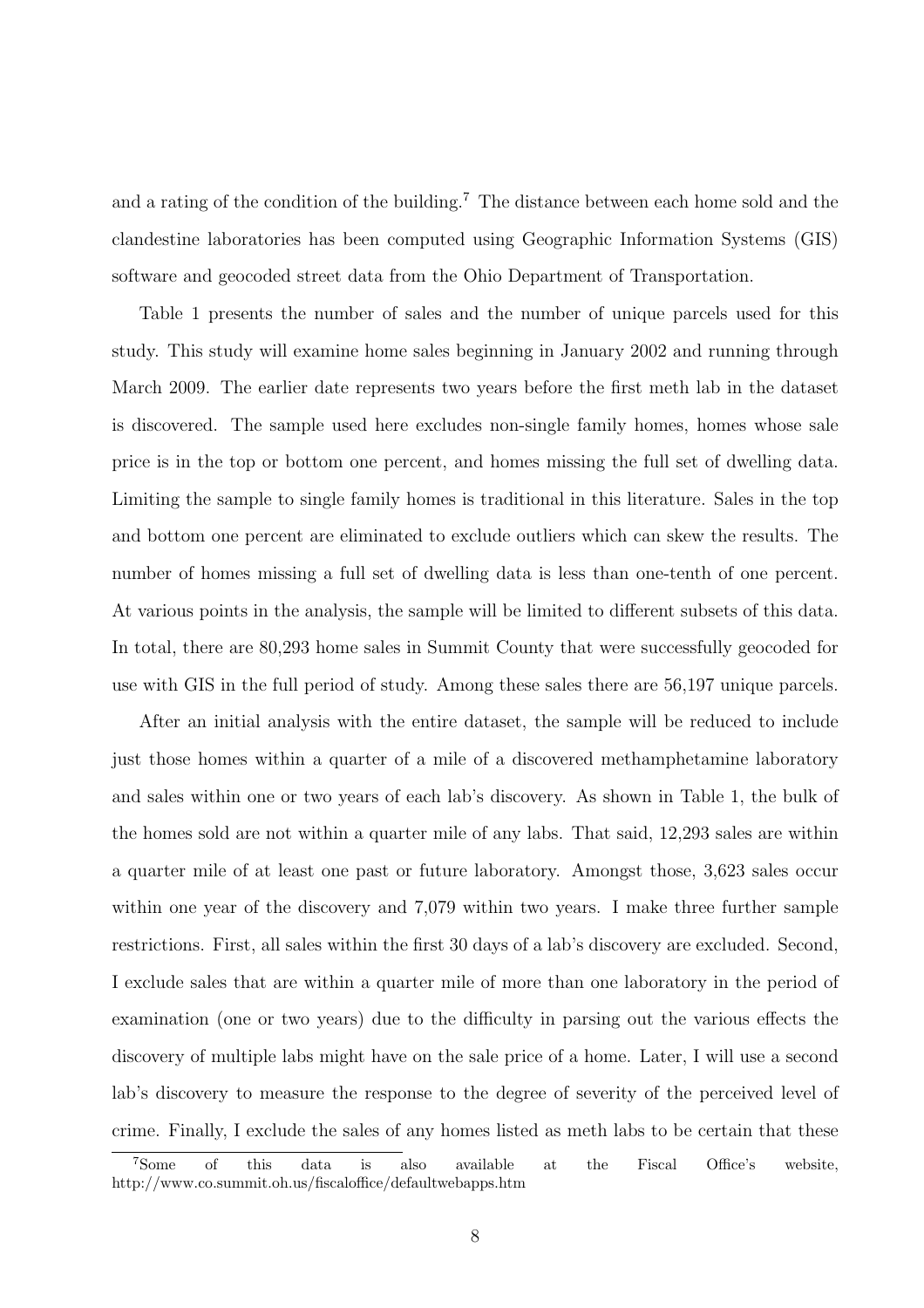sales are not driving the results. The resulting examination sample includes 2,807 within one year and 4932 within two years of a lab's discovery. The number of sales after the discovery of a lab are fewer than those before due to the omission of the first 30 days following the lab's discovery.

The DEA's registry lists 101 clandestine laboratory sites for the period from January 2004 through July 2007. Just over 25 labs were discovered in each of 2004, 2005, and 2006. Through July of 2007, 21 labs had been discovered. This pattern is slightly different from the national trend which showed a peak in clandestine laboratory discoveries in 2003 and 2004.

## 4 Graphical Evidence

If there is a negative impact of the discovery of a methamphetamine laboratory on local home prices, one would expect there to be effects in two dimensions: time since the discovery and distance from the lab. In the figures that follow, this paper will present evidence that there is an effect in both dimensions even when looking at raw sales prices. Figure 1 presents the pattern of nominal home prices in the two years before and after a methamphetamine laboratory's discovery. The home price trends for homes within one-eighth of a mile and between one-eighth and one-fourth of a mile are relatively similar before the lab is discovered (negative values on the x-axis). After the lab is discovered (positive values on the x-axis), the trends temporarily diverge until coming back together after about 400 days. The price drop is particularly dramatic at the time of discovery for homes within an eighth of a mile of the discovered lab.

To examine the pattern in sales prices based on the distance from the methamphetamine laboratory, Figure 2 presents the nominal sales price by distance from the discovered laboratory in the year before and after the discovery. Though sales prices are everywhere lower after the lab is discovered than before, the largest gap occurs amongst those homes that are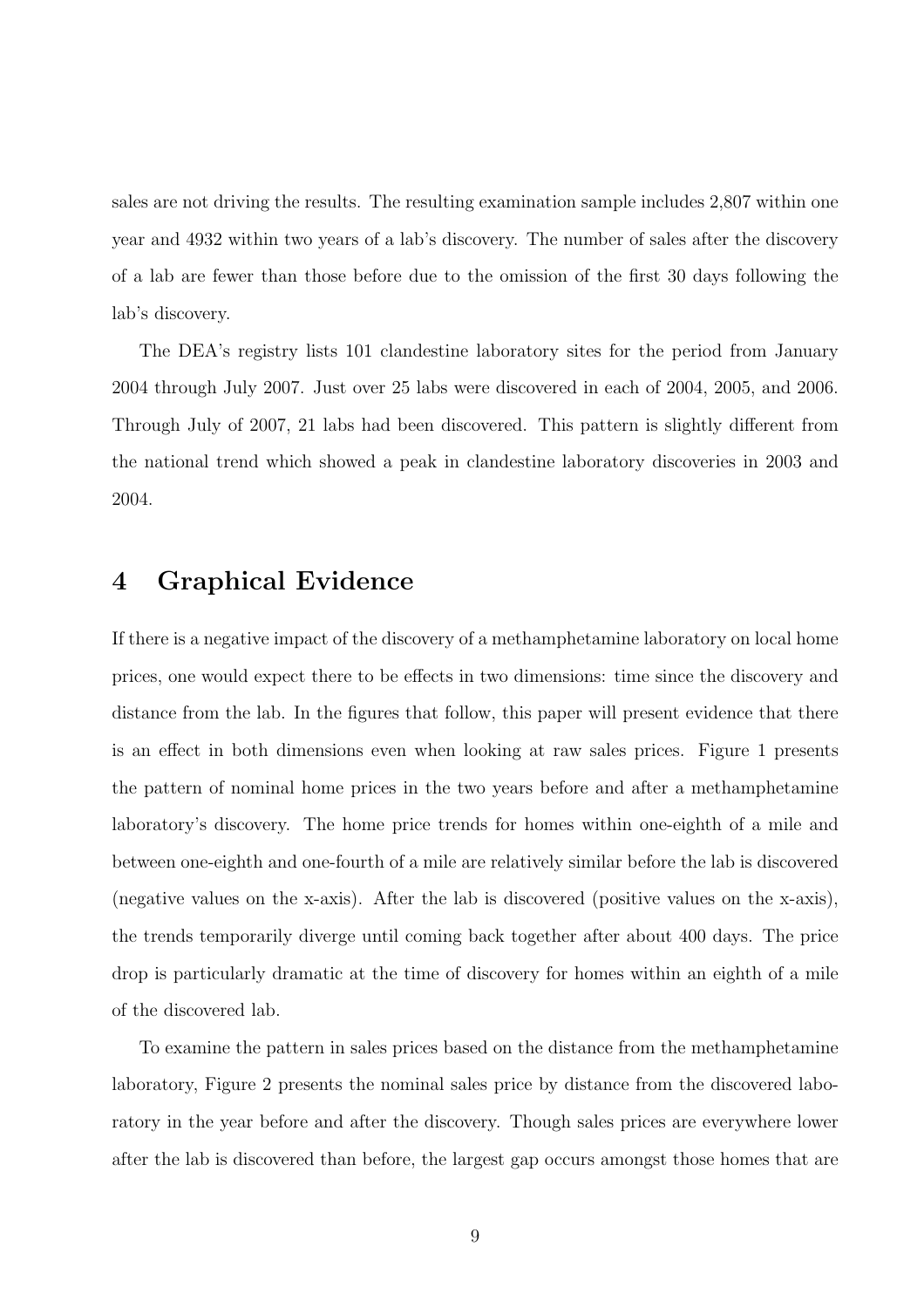closest. The impact of a methamphetamine lab's discovery appears to be largest for those homes within an eighth of a mile (1.25 tenths of a mile on the x-axis). The two groups converge and run parallel at about two-tenths of a mile from the meth lab.

Despite the clear differences by distance from the discovered lab in Figures 1 and 2, the confidence intervals (not shown) for the price trends in both figures are everywhere overlapping and are not statistically different. In the next two sections, I will explore whether this continues to be true once other price determinants are controlled for such as home characteristics (living area; age; number of bedrooms, plumbing fixtures, and stories; condition; and home style), general time trends, and the location of the homes.

# 5 Empirical Methodology

Rosen (1974) hedonic price models have been widely used to analyze the value that individuals put on neighborhood qualities, including the quality of education (e.g. Black (1999)), crime (Teh (2007)), and environmental amenities (Davis (2004), Chay and Greenstone (2005), and Greenstone and Gallagher (2008)). Much of the early research examining the impact of crime focused on cross-sectional differences in property values. These studies have the potential problem of omitted variable bias related to neighborhood qualities that are not observed by the researcher and may be correlated with both the characteristic being studied and property values. More recently, research has focused on alternative identification strategies that minimize the concerns over omitted variable bias. Specifically, recent work (e.g. Linden and Rockoff (2008) and Pope (2008)) has attempted to address the concern that cross-sectional comparisons of different neighborhoods with potential unobserved differences cannot be controlled for in a traditional hedonic home price model. This study will build on this literature by utilizing the discovery of a methamphetamine laboratory as a quasi-random event to explore the impact of the perceived increase in the risk of crime on local home values.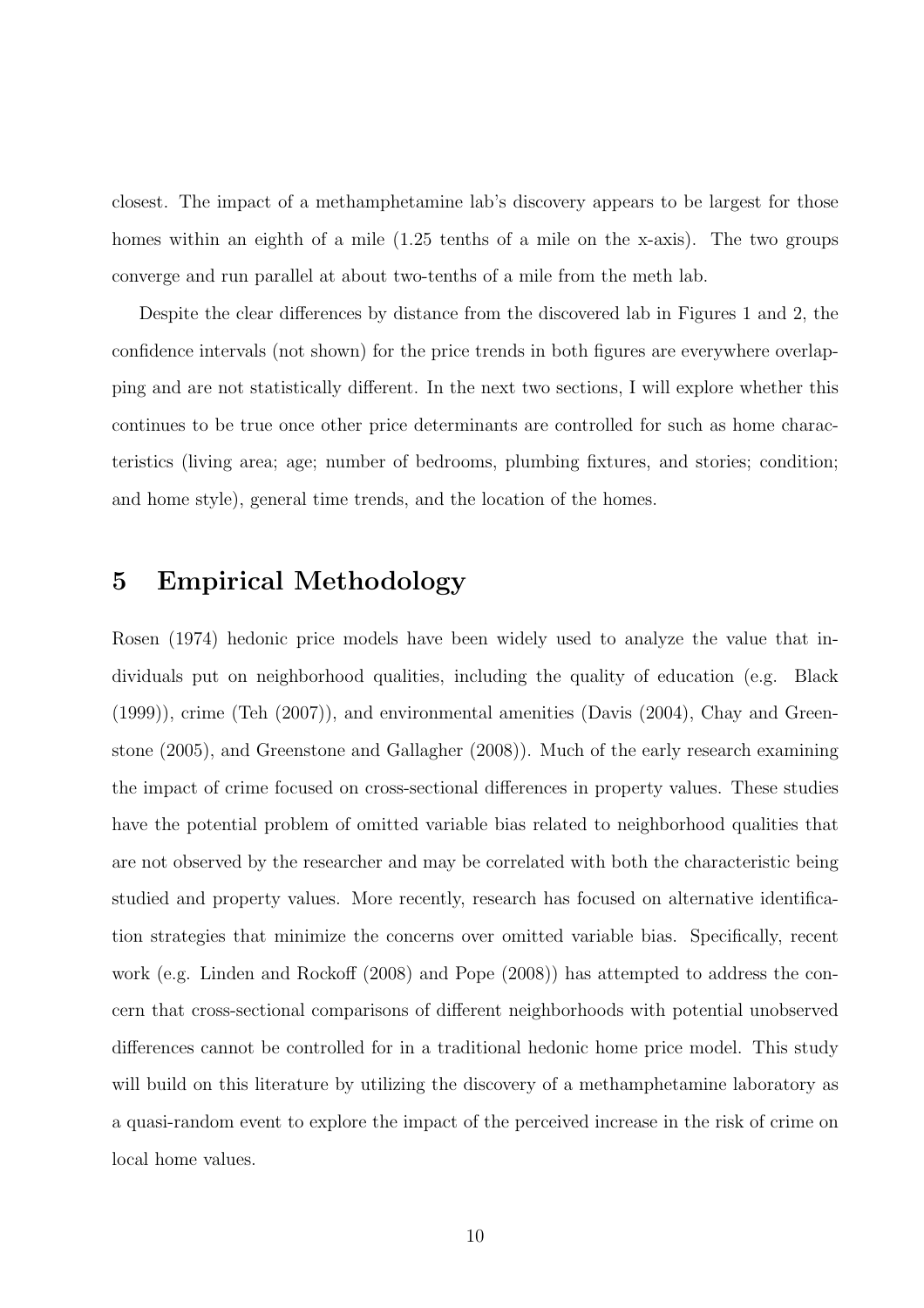For this analysis, I will employ a difference-in-difference approach comparing changes to similar areas before and after an event. Specifically, I will compare sale prices for homes in the same neighborhood but at varying distances from a discovered methamphetamine laboratory. By narrowly defining the neighborhood area, I hope to limit any divergent, unobserved differences that may be driving the varying trends in the treated and the comparison groups that may be unrelated to the lab's discovery. The following analysis will include indicators for those properties that are very close to the address of the discovered lab (defined initially as within an eighth of a mile) and those who are slightly farther away (between an eighth and a quarter of a mile). Though discretized distance identifiers are used in the primary analysis, other specifications will include linear and quadratic distance terms to examine patterns within these distance categories.

Table 2 compares the mean values of observable qualities of all sold homes in Summit County to those homes sold within a quarter mile of a past or future meth lab, as well as for homes in the two comparison groups within a quarter mile in the year prior to a lab's discovery. As shown in the first set of columns, the characteristics and sale prices of homes within a quarter mile of a discovered meth lab are very different from homes not within a quarter mile of a lab. The presented t-statistics show that the mean values for the sales price and each characteristic are significantly different across groups at the one percent level. Specifically, homes not near a discovered lab sold for over double the price or homes within a quarter mile of a lab. Additionally, homes more than a quarter mile from the nearest discovered methamphetamine laboratory are significantly larger, are younger, have more bedrooms and bathrooms, are more likely to be a single floor, and are more often rated as in "average" to "excellent" condition than those homes closer to a lab.

The second set of columns in Table 2 examines the differences between the pre-discovery home sale prices of homes that are "close" to the discovered laboratory and those that are "slightly farther" away in the year prior to a lab's discovery. As the t-statistics show, the two groups are very similar. Home sale prices and many of the characteristics are not significantly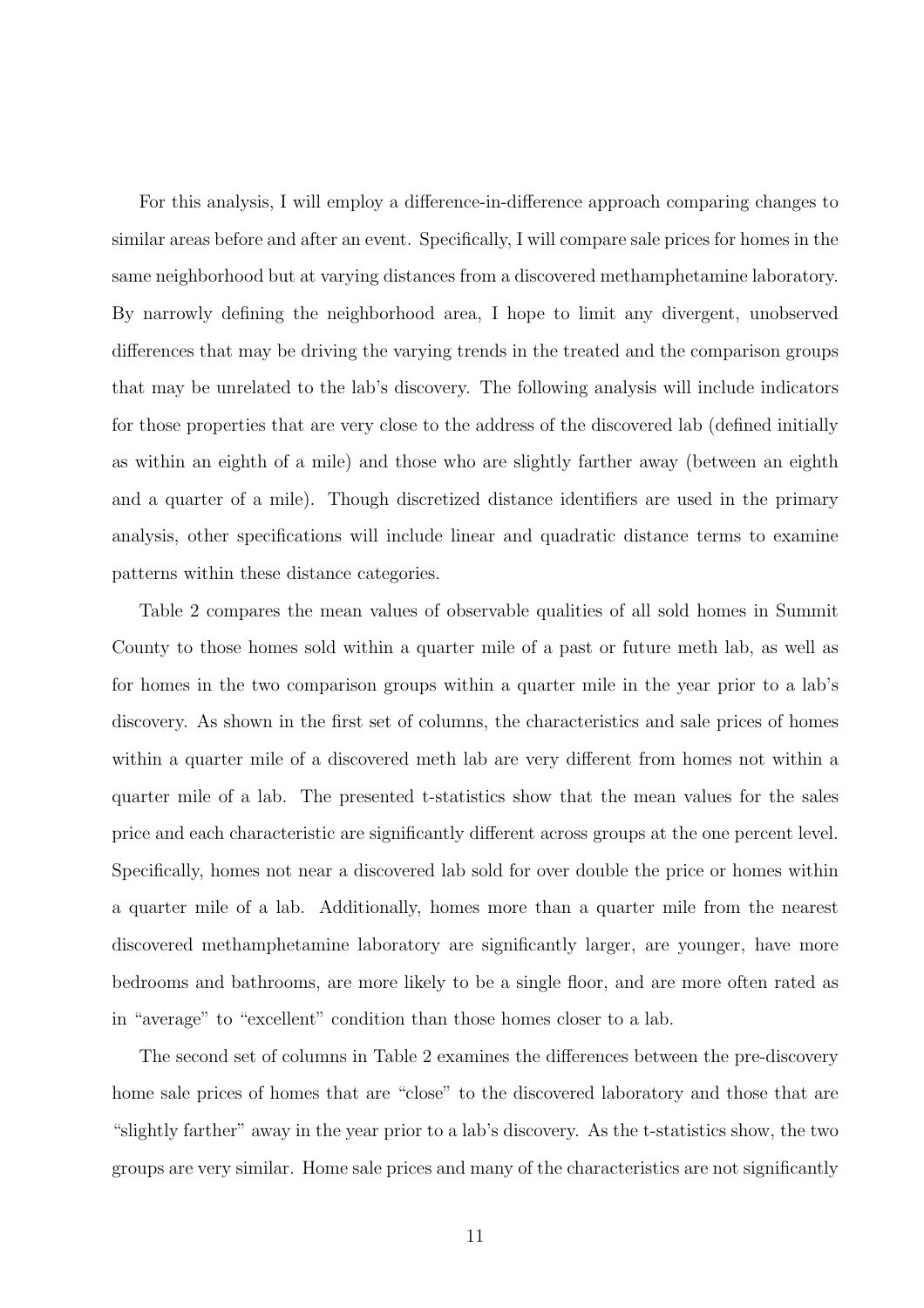different at the ten percent level. At the ten percent level, homes between one-eighth and one-quarter of a mile from the discovered lab are significantly smaller, are more likely to be one story (and thus more likely to be a ranch style), and less likely to be a colonial style home than those homes within one-eighth of a mile. Otherwise, homes in the two groups are not significantly different.

The analysis of this paper will focus on two primary specifications, similar to the estimation framework of Linden and Rockoff (2008). The differences between the two specifications reflects a difference in the sample being used. The first specification examines all single-family home sales in Summit County, Ohio and uses all homes not within a quarter mile of any methamphetamine labs as the comparison group. The second specification limits the sample to only homes within a quarter mile of the meth lab, and the comparison group includes homes between an eighth of a mile and a quarter of a mile sold before the lab is discovered. The specifications can be represented as follows:

$$
\log(P_i) = \theta_0 + \beta \mathbf{X}_i + (\theta_1 \mathbf{D}_i^{\frac{1}{8}\text{th}} + \theta_2 \mathbf{D}_i^{\frac{1}{4}\text{th}}) + (\theta_3 \mathbf{D}_i^{\frac{1}{8}\text{th}} + \theta_4 \mathbf{D}_i^{\frac{1}{4}\text{th}}) * \text{Post}_i + \varepsilon_i
$$
 (1)

$$
\log(P_i) = \pi_0 + \gamma X_i + \pi_1 D_i^{\frac{1}{8}th} + (\pi_2 D_i^{\frac{1}{8}th} + \pi_3 D_i^{\frac{1}{4}th}) * \text{Post}_i + \varepsilon_i
$$
 (2)

where  $log(P_i)$  is the log of price for each sale  $i$ <sup>8</sup>, X is a series of home characteristics including age, square footage, number of bedrooms, number of plumbing fixtures, number of stories, condition of the dwelling, locational controls (zip code or dummy identifying which lab the home is within a quarter mile of) and a monthly time trend;  $D_i^{\frac{1}{5}th}$  $i$ <sup>s<sup>um</sup> is an indicator for a</sup> home within an eighth of a mile of a past or future methamphetamine laboratory and  $D_i^{\frac{1}{4}th}$ i is an indicator for a home that is within a quarter of a mile; and  $Post<sub>i</sub>$  is an indicator for whether the home was sold after the nearby meth lab was discovered. The definition of

<sup>&</sup>lt;sup>8</sup>In past studies, the Consumer Price Index has been used to adjust home prices, but I have instead included a monthly trend variable that should capture price trends in the data. Using a home price index to normalize prices has no substantive effects on the results presented below.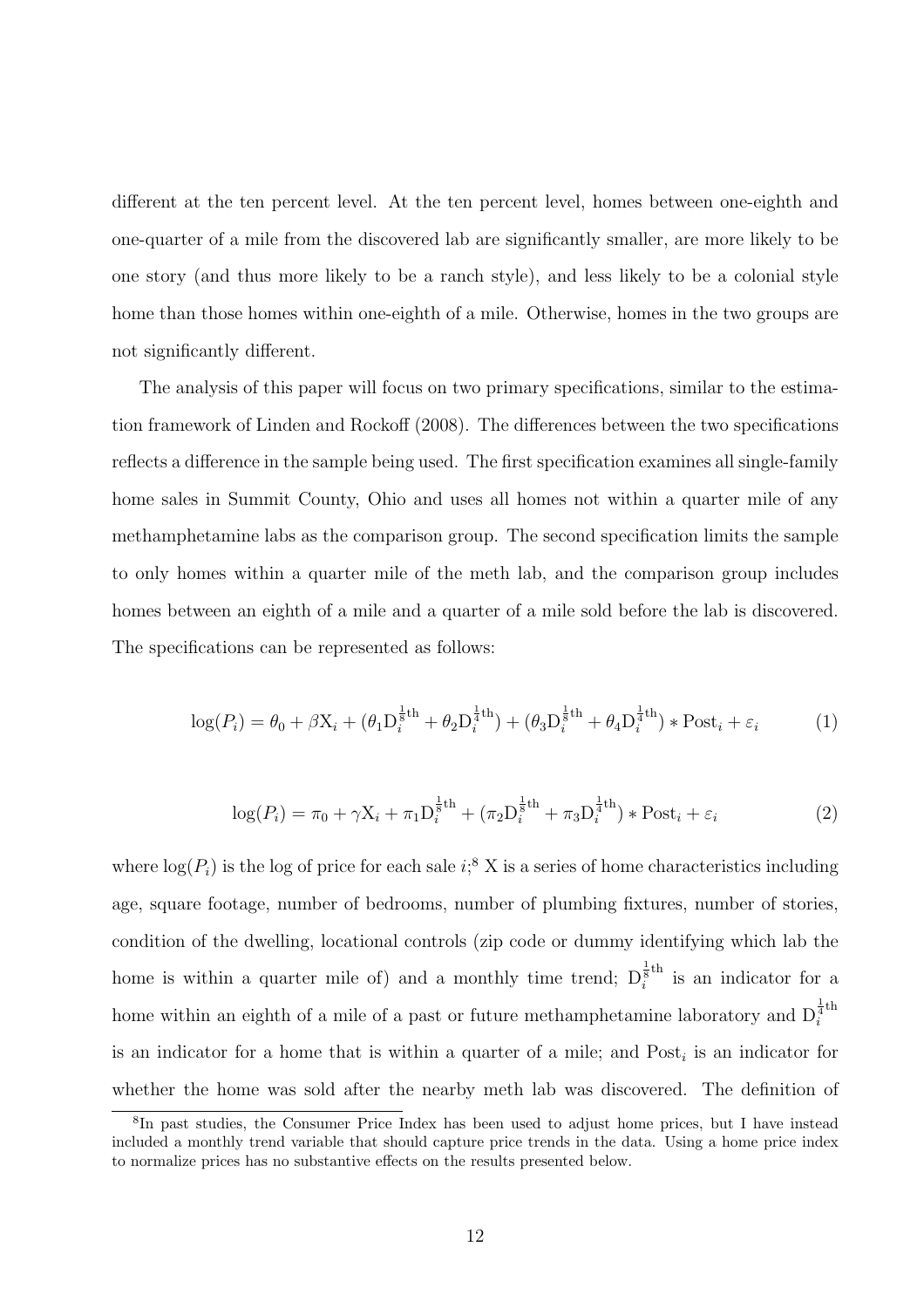the  $D_i$  indicators allows for a simple difference-in-difference interpretation of the results. The coefficients and standard errors of  $\theta_3$  and  $\pi_2$  represent the additional change in the home values for those nearest to the meth home after its discovery compared to those who are slightly farther away. The coefficients  $\theta_1$ ,  $\theta_2$ , and  $\pi_1$  represent any underlying price differences for those homes within certain distances of the methamphetamine lab. If I have appropriately picked our comparison group to be otherwise similar to the treated group,  $\theta_1$ and  $\pi_1$  should be zero.

### 6 Empirical Results

As a first step, Table 3 presents the results of the analysis using both sales within a quarter mile of a discovered methamphetamine laboratory and those further away. I employ specification  $(1)$  for the results in columns  $[1]$  and  $[2]$ . Because each parcel may have idiosyncrasies not captured in the dwelling characteristic data, all regression analysis below will cluster the robust standard errors at the parcel level. Column [1] presents the results if all home sales not within a quarter of a mile of any future discovered labs and those sales within both a quarter of a mile and one year of a discovered lab are included. Column [2] widens the temporal window around the methamphetamine lab discovery to two years. As suggested in Table 2, sale prices for those homes within a quarter of a mile of a discovered laboratory are lower than those of the rest of the sample before the lab is discovered. Prices are 5.9 to 6.8 percent lower within a quarter mile of the future lab and even lower after the lab is discovered (though only significantly so in the two year window of column [2]). For those homes that are also within an eighth of a mile of the laboratory, there is no significant difference in the prices relative to the quarter mile group before the discovery (i.e.  $\theta_1$  is not significantly different from zero) which supports the latter's use as a control group for the former. Counter to the graphical evidence provided above, the coefficient on the eighth of a mile and after the lab's discovery indicator is negative but not significant at traditional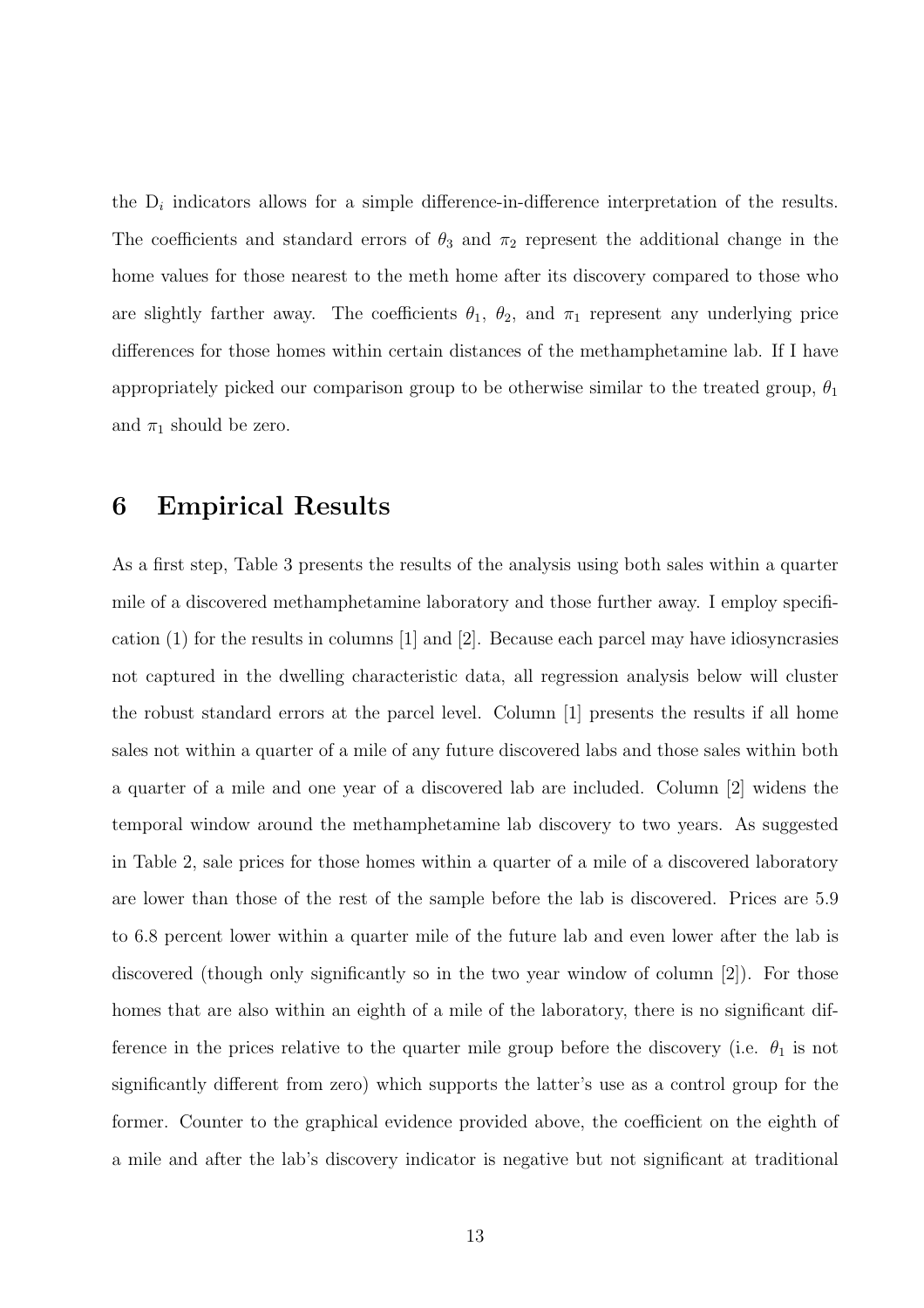levels. This suggests that the indicators for within one-fourth of a mile capture most of the impact of the lab's presence. That said, the coefficients of other home characteristics must reflect the whole county in this specification and any differences in how these characteristics are valued in areas around the meth lab will be captured in these distance indicators (full output from these specification can be found in Appendix Table 1).

To limit the issue of differences in the hedonic valuations of characteristics in Summit County as a whole and in the areas around meth labs, columns [3] and [4] of Table 3 examine only homes sold within a quarter of a mile from the lab site, based on specification (2). To control for differences in different regions, dummies are included at the meth lab level (i.e. all home sales within a quarter mile of a discovered meth lab share the same indicator). Again, the analysis is done both with a one and two year window around each laboratory's discovery date. The small magnitude and lack of statistical significance of the coefficient on the term identifying homes within an eighth of a mile  $(\pi_1)$  show that the control and experimental groups are not substantively different before the meth lab is discovered. For homes sold less than one year after the laboratory's discovery, there is a 4.5 percent decline in sale prices within a quarter of a mile of the lab and an additional 10.5 percent decline for homes also within an eighth of a mile, which is significantly different from zero at the five percent level. When the window around each meth lab's discovery is extended to two years, the difference-in-difference estimate for the eighth of a mile group is reduced to a decline of 5.6 percent and to no effect for the control group.

When comparing one and two year windows around the discovery of a methamphetamine laboratory, the different magnitudes presented above suggest that the impact of that discovery decreases with time. When examining the timing of the impact of a discovery on home sale prices, Table 4 presents two approaches. In the column [1], the number of months since the meth lab's discovery is included, as is its squared value. In the second approach, the post-discovery indicator is parsed into quarters (i.e. 91 day intervals) since the lab's discovery (columns [2]). The results in column [1] reflects the pattern found in Figure 1 and shows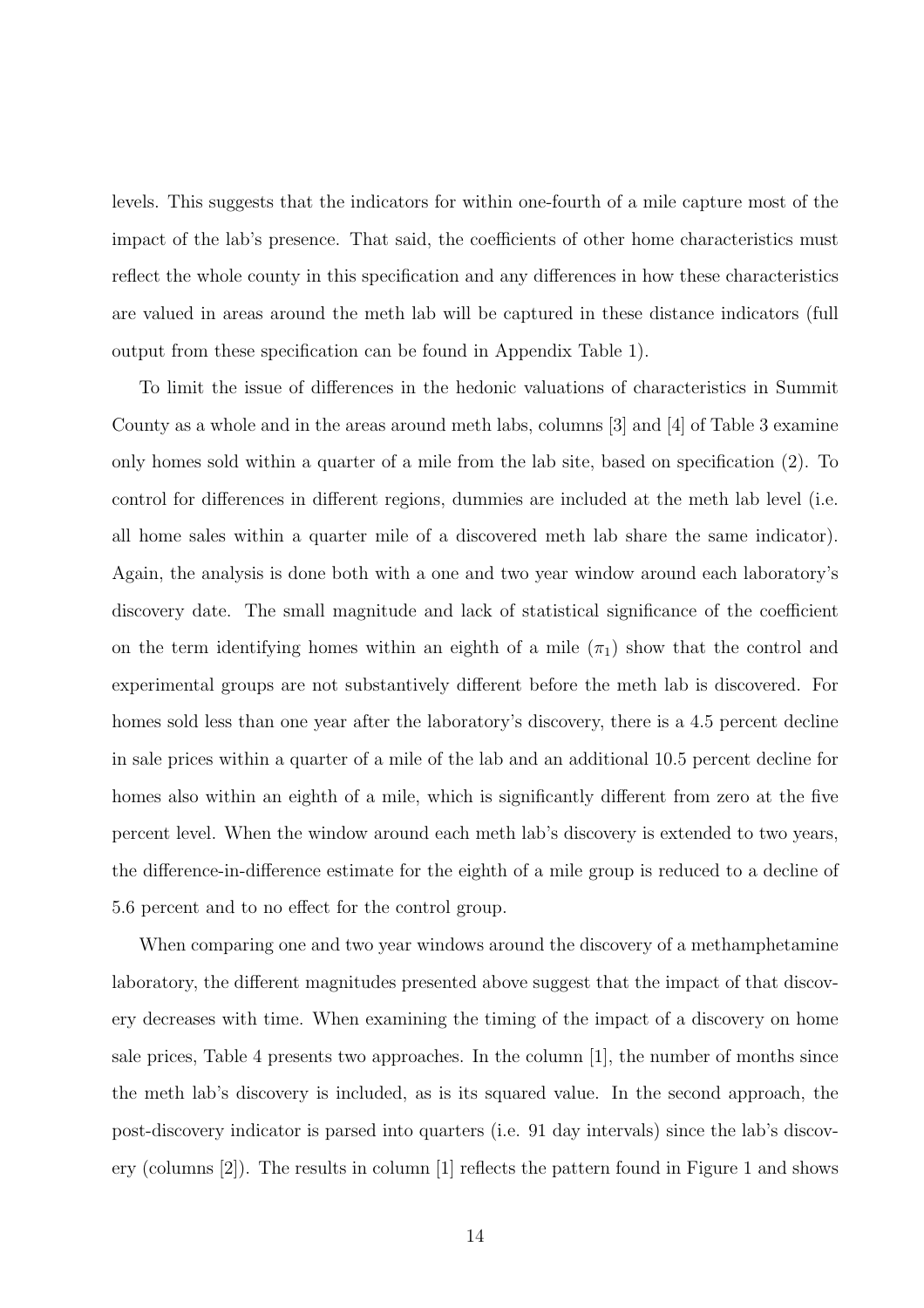that the difference between the two groups is significant once other factors are controlled for. Specifically, the price gap expands initially but at a declining rate for each month after the lab is discovered. The coefficients suggest that the negative effect of the lab's discovery peaks in the ninth month and dissipates by the eighteenth month. Here, there is no significant pattern for those between an eighth and a quarter of a mile from the lab nor when using the second approach in column [2] of Table 4. For homes that are within an eighth of a mile, there is a large and statistically significant, negative impact on home prices between six and 12 months after the labs discovery with prices over 15 percentage points lower in those quarters. The next quarter (366 to 456 days) continues to have a negative coefficient but it no longer is significant. Together, the above results suggest a similar period of recovery for home prices after the termination of perceived crime risk as was found by Pope (2008). Pope found that home prices close to the former location of a sex offender returned to the same level as those homes that were slightly farther away in the year following the sex offender's departure.

The next question to be addressed is how the impact of a discovered lab changes with intensity. Intensity will be measured in two ways: as the presence of an additional lab and as the distance from the discovered lab. The effect of a second laboratory being discovered within an eighth of a mile of the first discovered laboratory is examined in Table 5. Note that the sample has been expanded to include sales within an eighth of a mile of two or more discovered labs in the time period of examination. An indicator for whether a home is sold within an eighth of a mile and after the second lab has been discovered has been added to specification (2). The results for the pre-discovery and post-first discovery identifiers are largely unchanged from the earlier results in columns [3] and [4] of Table 3. The coefficient on the newly added post-second discovery indicator shows that there is not a significantly negative impact of the discovery of a second laboratory. This result suggests that the discovery of a meth lab in a neighborhood has a negative effect that is not changed by additional labs. The result is again similar to the findings of Pope (2008) who found that there was not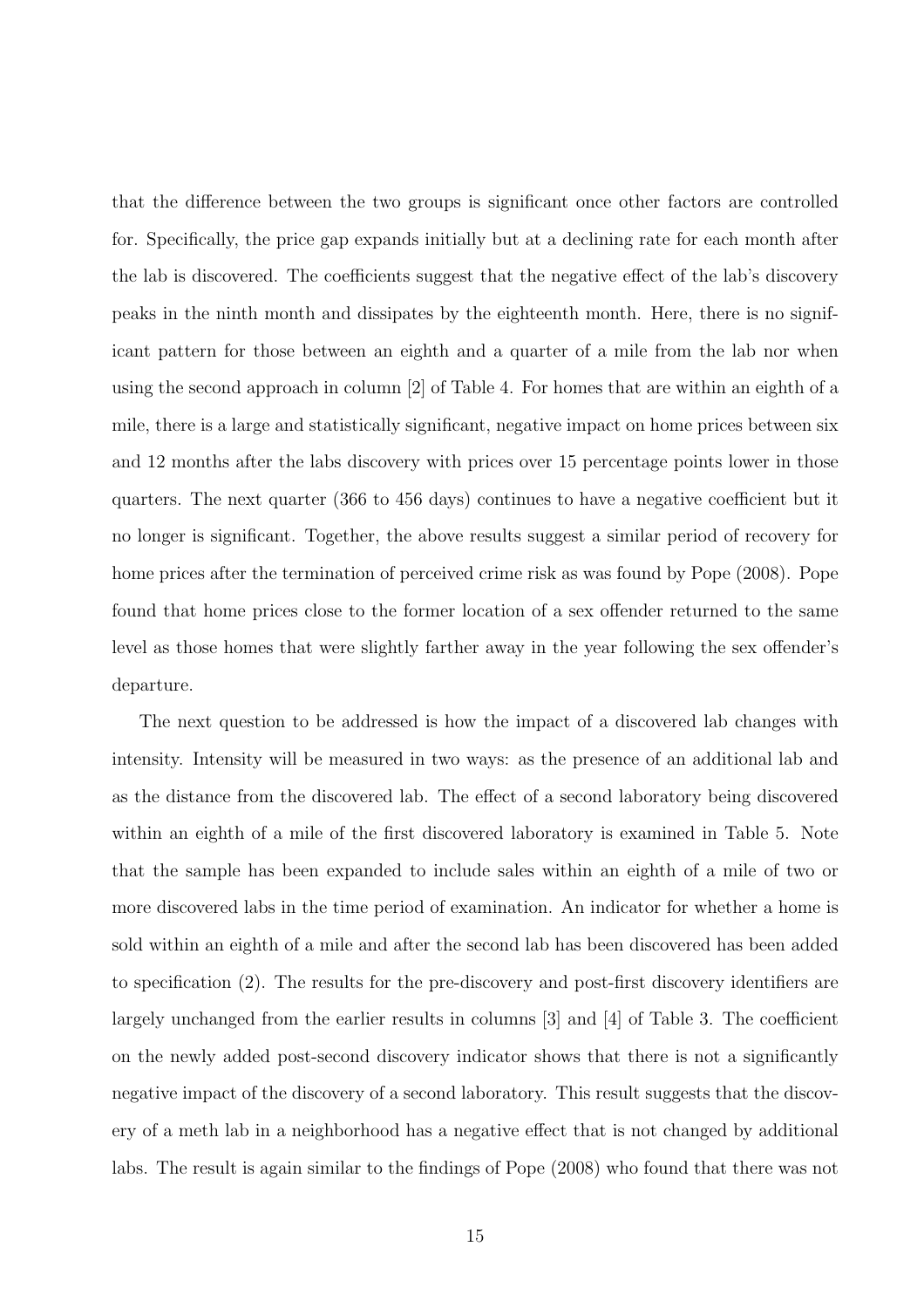a significant difference in the impact of a sex offender's entry into a neighborhood based on the degree of the entrant's offense (identified as a simple offender or a "predator"). Since the negative impact of a meth labs discovery appears to be a binary effect rather than a level of degree, the discovery may be acting simply as a negative stigma for a neighborhood or area rather than an evaluation of actual health and safety risk.

If the negative impact of the discovery of a methamphetamine lab were a reaction to perceived risk rather than a stigma, one would expect those closest to the lab to be most negatively effected since they would have the highest risk. To consider the distance dimension of impact variation, Table 6 takes a different approach than those summarized in specifications (1) and (2). Specifically, Table 6 reports the coefficient on distance and its squared value (measured in tenths of a mile) before and after the lab is discovered. For consistency, the sample is limited to only homes within one quarter of a mile of the discovered lab and results are presenting for both a one and two year window around the lab's discovery. The coefficients on the distance variable and its squared value show no significant pattern when distance variables are not interacted with the timing of the lab's discovery. After the lab is discovered, there is a significant pattern in the one year window (column [1]) but not once the window is widened to two years. This is not surprising given the timing of the effects found in Table 4. In the one year window, there is a large negative impact for those closest to the discovered lab that increases for about the first one ninth of a mile (0.11 miles). After the first ninth of a mile, the negative effect lessens until reaching zero at about two ninths of a mile.

The pattern found in column [1] of Table 6 suggests that there might be a bigger impact on the price of homes that are not adjacent to the lab itself but are slightly farther away. To examine this question more directly, Table 7 uses a specification similar to specification 2 but with smaller distance increments. Specifically, Table 7 shows the results if home sales within a quarter mile of the discovered are divided by sixteenths of a mile rather than eighths. The results confirm those suggested by the results in Table 6: the price of homes very close to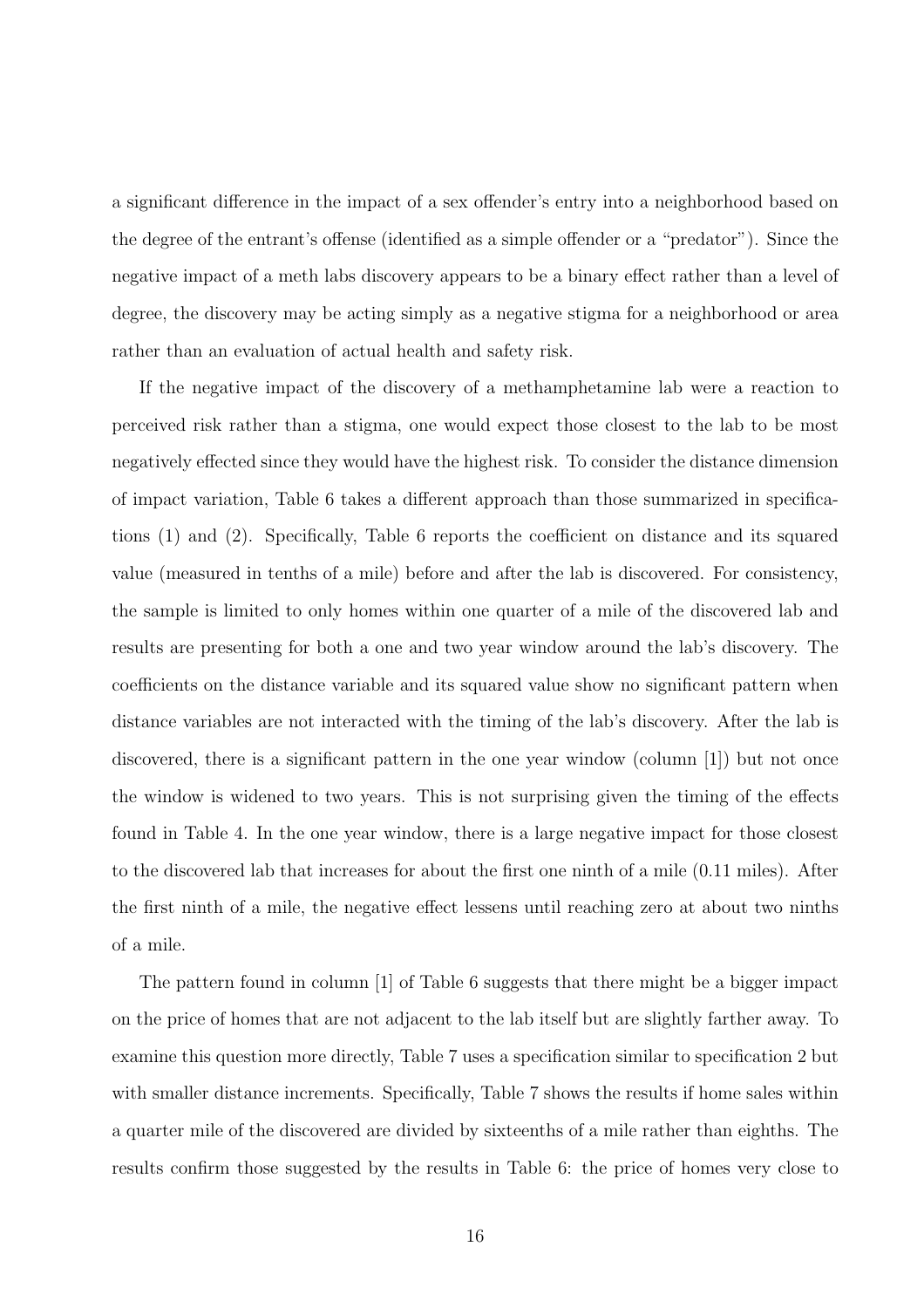the discovered meth lab are not as negatively impacted as those slightly farther away. In fact, the results in Table 7 suggest that the impact on those within one sixteenth of a mile of discovered meth lab is not significantly statistically significant while those homes between one-sixteenth and two-sixteenths of a mile have a large and significantly negative impact from the lab's discovery.

It is an odd finding that those homes sold closest to a discovered methamphetamine lab do not see the biggest negative impact from its discovery. One potential reason is that those closest to the lab actually are aware of its existence before the police discover and shutdown the lab, while those slightly farther away are unaware of the lab until it is discovered by authorities. If that is the case, home values near the lab may fall before the lab is discovered and thus the impact of the official discovery will be muted. To test this possibility, the analysis presented above is repeated with the date of the methamphetamine laboratory's discovery falsely set to one year earlier than the actual date. In order not to overlap with the impact of the true event, the analysis examines only the year before and after the false discovery date. If there is an impact from the existence of the lab before it is discovered, we should expect for home prices to fall in the year before the lab is discovered when compared to two years before the lab is discovered.

Table 8 presents the empirical results using Specification 2 with the labs discovery date moved forward 365 days. Column [1] shows the results when the unit of distance is oneeighth of a mile and shows no significant difference in sales prices between one and two years before the lab is discovered. To examine more closely the differences within an eighth of a mile, Column [2] presents the evidence with the more narrowly defined distance ranges. There is again no significant difference in the home prices between one and two years of the labs official discovery for either those within one sixteenth of a mile from the lab or those between one sixteenth and two sixteenths of a mile. These results show that information before the lab's discovery is not driving the pattern of impact found in Tables 6 and 7.

A second possible cause for the impact pattern is in the mobility of those who own homes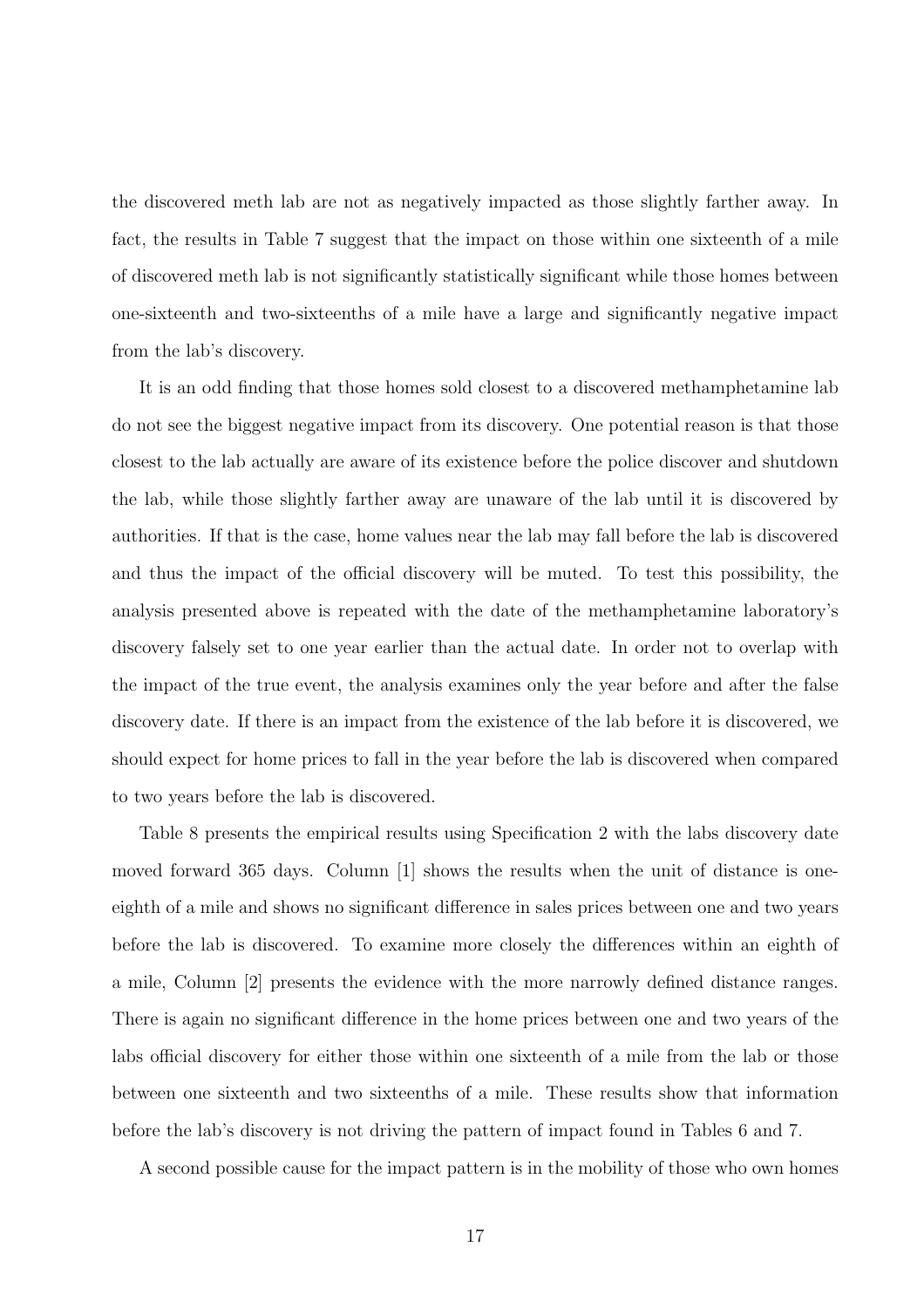around the discovered meth lab. Figure 3 shows the number of monthly sales in the two year period before and after the lab's discovery by the distance from the lab. In the 24 months before the lab is discovered, the sales volume is relatively constant in all four groups. In the months following the lab's discovery, only those between one and two sixteenths of a mile show an immediate and consistent increase in the number of sales. This pattern suggests that home sales prices are being driven down for homes between one and two sixteenths of a mile from the lab due to a rush to market. There could be many reasons for this. Maybe owners of those homes are more sensitive to neighborhood quality than those closer to the discovered lab. Maybe those closest to the lab do not sell their homes because of a recognition of the impact the discovered lab will have on their sales price, thus actually keeping the price relatively high for those who do sell. Finally, maybe those closest to the lab get some offsetting benefit from the labs discovery (like increased police patrols for example) that offset the negative stigma of the lab while the homes slightly farther away only get the stigma effect.

# 7 Conclusion

By assuming that methamphetamine producers locate approximately at random within narrowly defined neighborhoods, this study has been able to employ hedonic estimation methods to estimate the impact of the meth laboratory's discovery on the home values near its location. I find a ten to sixteen percent decline in home values for those near the lab site after it is discovered relative to the value of homes slightly farther away which presumably have similar unmeasured neighborhood attributes. As with the findings in other studies, this finding suggests that individuals are willing to pay a large amount of money to avoid being near the site of a defunct meth laboratory, and by extension to avoid areas associated with prior crime. Additionally, the findings here support previous research (Pope, 2008) that the negative impact of perceived risk of crime is binary and not a matter of degrees since the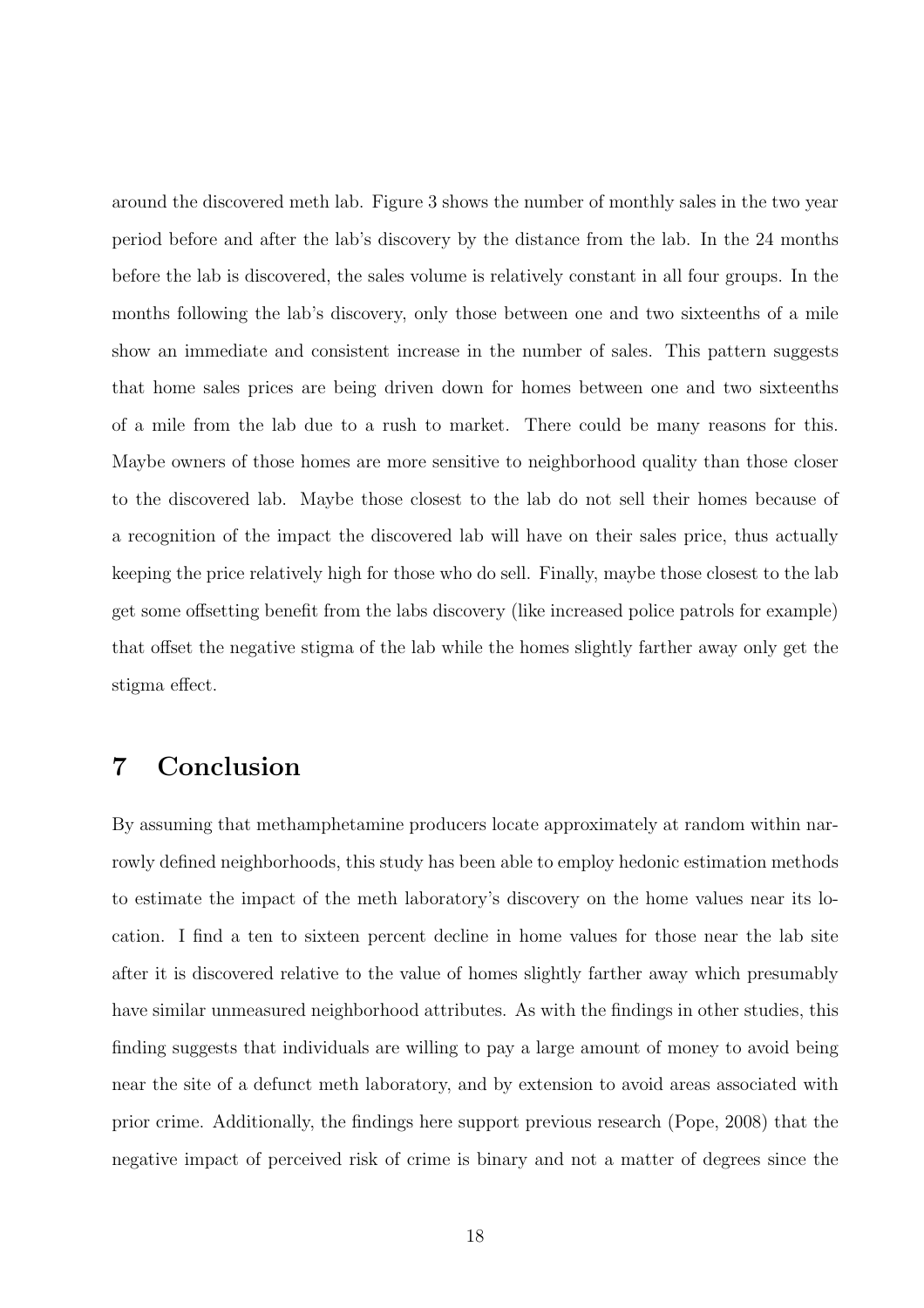discovery of a second laboratory does not have an amplifying effect on the negative impact and the effect of distance from the lab is not monotonic. From a policy perspective, this finding suggests that government initiatives that would reduce the number of methamphetamine labs should be well funded.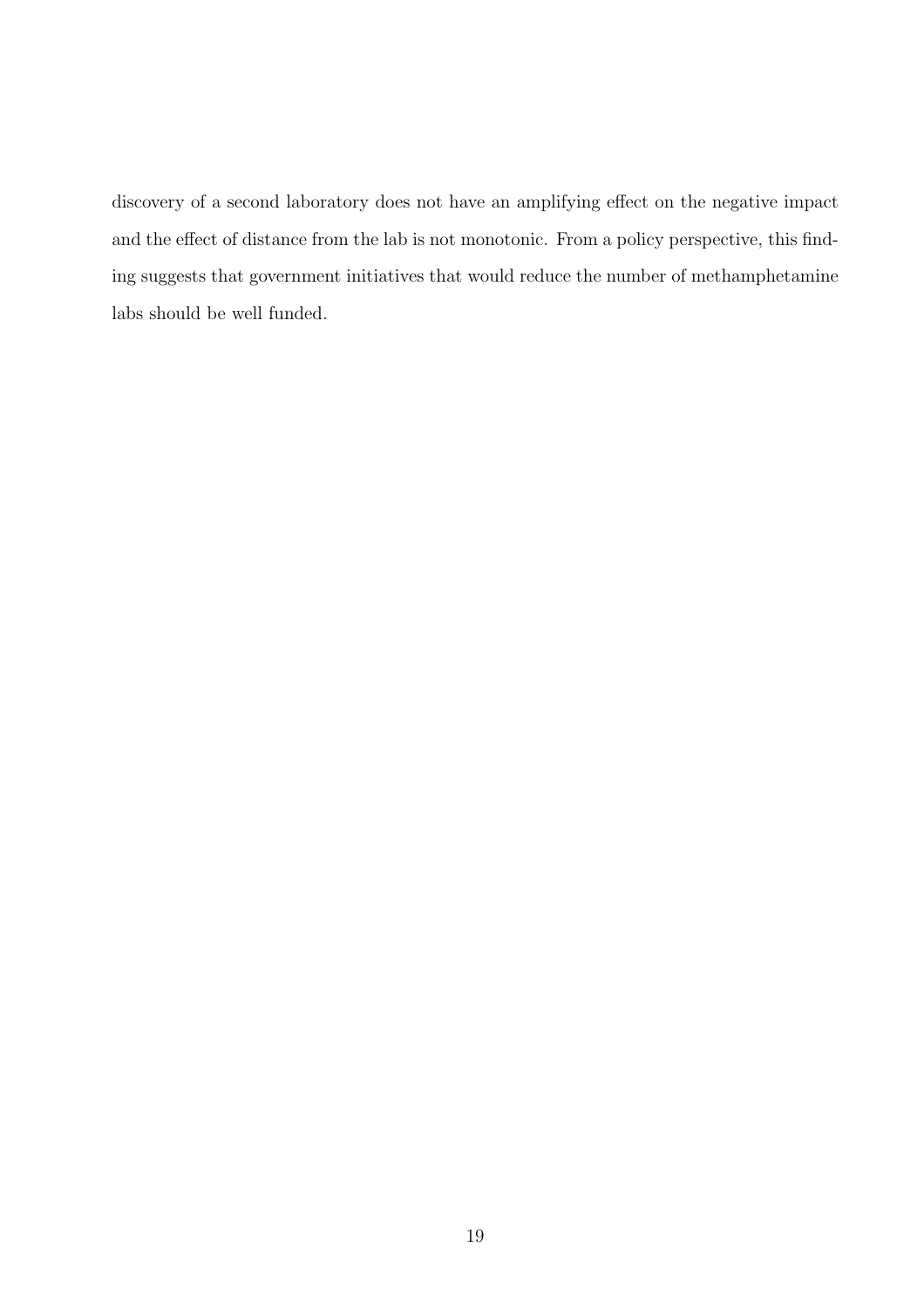# References

- Armon, Rick, "Meth Labs Spawn Cleanup Industry in Ohio," Associated Press News Wire, August 26, 2009.
- Black, Sandra E, "Do Better Schools Matter? Parental Valuation of Elementary Education," Quarterly Journal of Economics, 1999, 114, 577–599.
- Chay, Kenneth and Michael Greenstone, "The Impact of Air Pollution on Infant Mortality: Evidence from Geographic Variation in Pollution Shocks Induced by a Recession," Quarterly Journal of Economics, 2005, pp. 1121–1167.
- Crissey, M, "Business Cleans Up Meth Labs after Police Finish Their Work," Associated Press News Wire, March 8, 2004.
- Cullen, Julie B and Steven D Levitt, "Crime, Urban Flight, and the Consequences for Cities," Review of Economics and Statistics, 1999, 81 (2), 159–169.
- Davis, Lucas W, "The Effect of Health Risk on Housing Values: Evidence from Cancer Clusters," American Economic Review, 2004, 94 (5), 1693–1704.
- Dewan, Shaila and Robbie Brown, "Illnesses Afflict Homes With a Criminal Past," The New York Times, July 13, 2009.
- Dobkin, Carlos and Nancy Nicosia, "The War on Drugs: Methamphetamine, Public Health, and Crime," American Economic Review, 2009, 99 (1), 324–49.
- Gibbons, Steve, "The Costs of Urban Property Crime," *Economic Journal*, 2004, 114 (499), F441–463.
- Greenstone, Michael and Justin Gallagher, "Does Hazardous Waste Matter? Evidence from the Housing Market and Superfund Program," Working Paper 149.05, Fondazione Eni Enrico Mattei (FEEM) 2008.
- Katz, Lawrence F, Jeffrey R Kling, and Jeffrey B Liebman, "Moving to Opportunity in Boston: Early Results of a Randomized Mobility Experiment," Quarterly Journal of Economics, 2001, 116, 607–654.
- Kuziemko, Ilyana and Steven D Levitt, "An Empirical Analysis of Imprisoning Drug Offenders," Journal of Public Economics, 2004, 88, 2043–2066.
- Linden, Leigh and Jonah E Rockoff, "Estimates of the Impact of Crime Risk on Property Values from Megan's Laws," American Economic Review, 2008, 98 (3), 1103–1127.
- Ohio Department of Commerce, "Residential Property Disclosure Form," 2008.
- Partnership for a Drug Free America, "Meth Frequently Asked Questions," 2005. Available at http://www.drugfree.org/Portal/DrugIssue/MethResources/meth faq.html#4.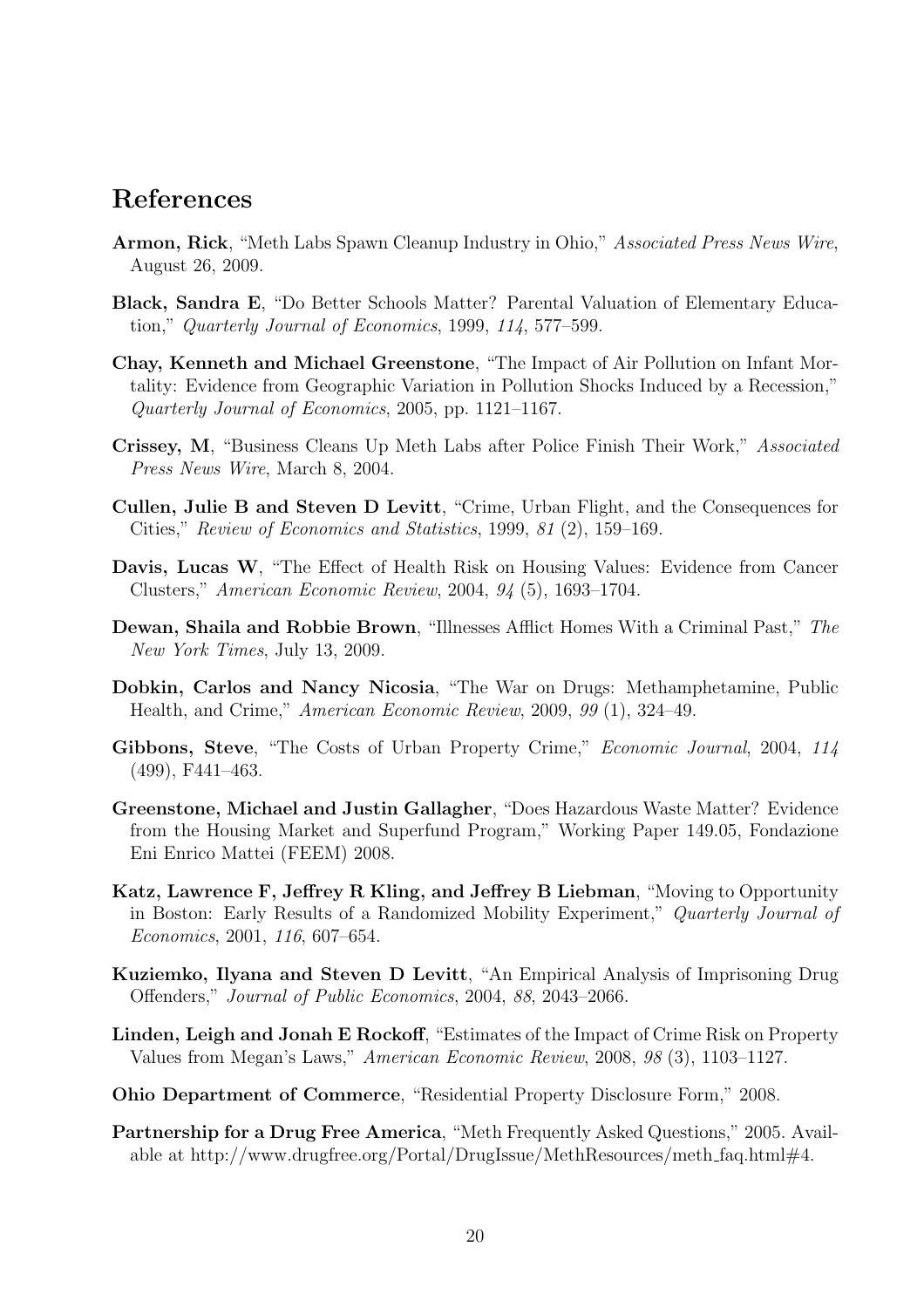- Pope, Jaren C., "Fear of Crime and Housing Prices: Household Reactions to Sex Offender Registries," Journal of Urban Economics, 2008, 64 (3), 601–614.
- Rosen, Sherwin, "Hedonic Prices and Implicit Markets: Product Differentiation in Pure Competition," Journal of Political Economy, 1974, 82 (1), 34–55.
- Scott, Michael S., "Clandestine Drug Labs," Problem-Oriented Guides for Police, U.S. Department of Justice. Available at http://www.cops.usdoj.gov/pdf/e02021446.pdf.
- Teh, Bing-ru, "Do Liquor Stores Increase Crime and Urban Decay? Evidence from Los Angeles," Dissertation, University of California, Berkeley 2007.
- Thaler, Richard, "A Note on the Value of Crime Control: Evidence from the Property Market," Journal of Urban Economics, 1978, 5 (1), 137–145.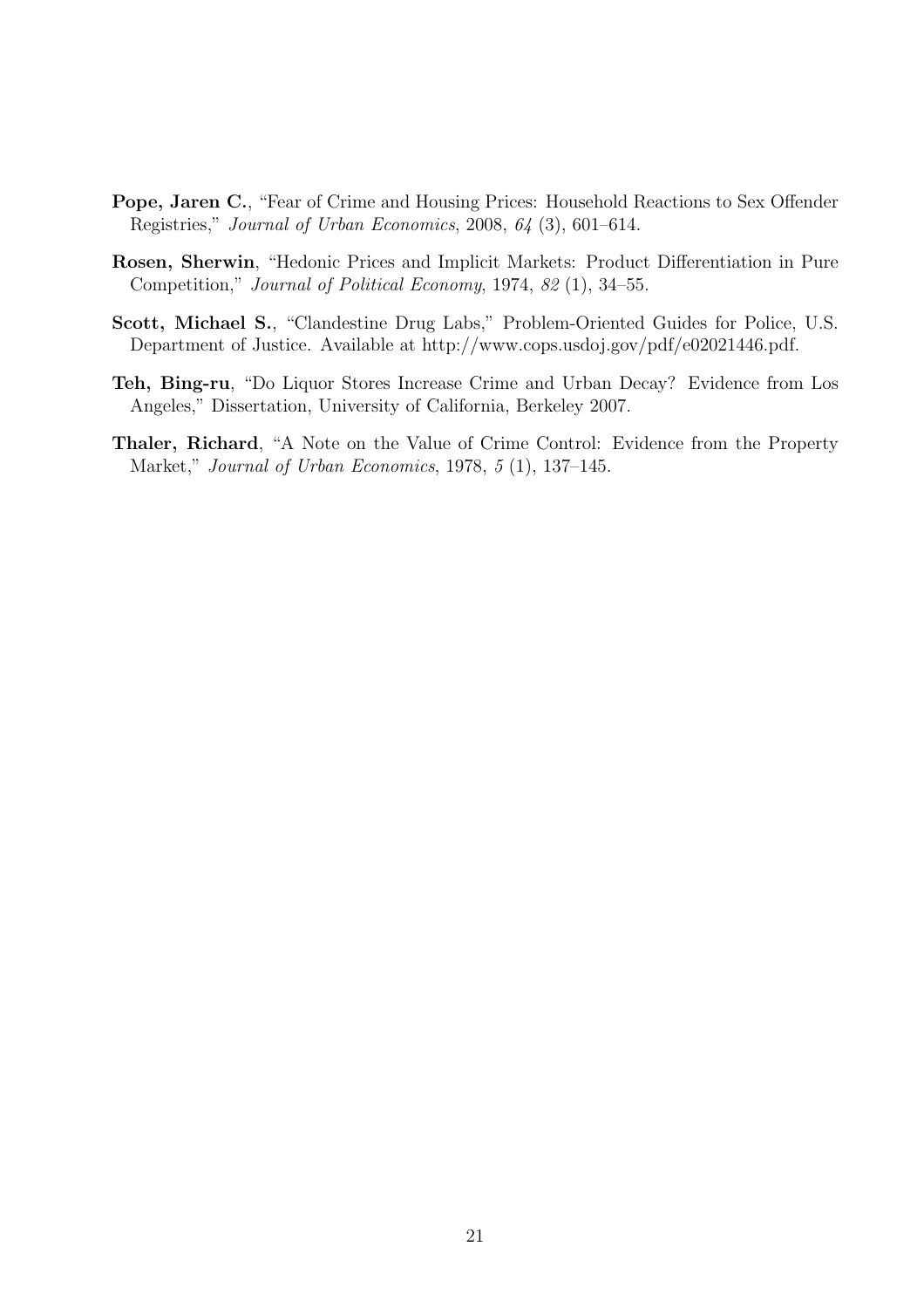

Figure 1: Home Sales Prices by Days since Lab's Discovery

Note: Lines are local polynomial smooth plot for homes sold within two years of discovery using a 90 day bandwidth.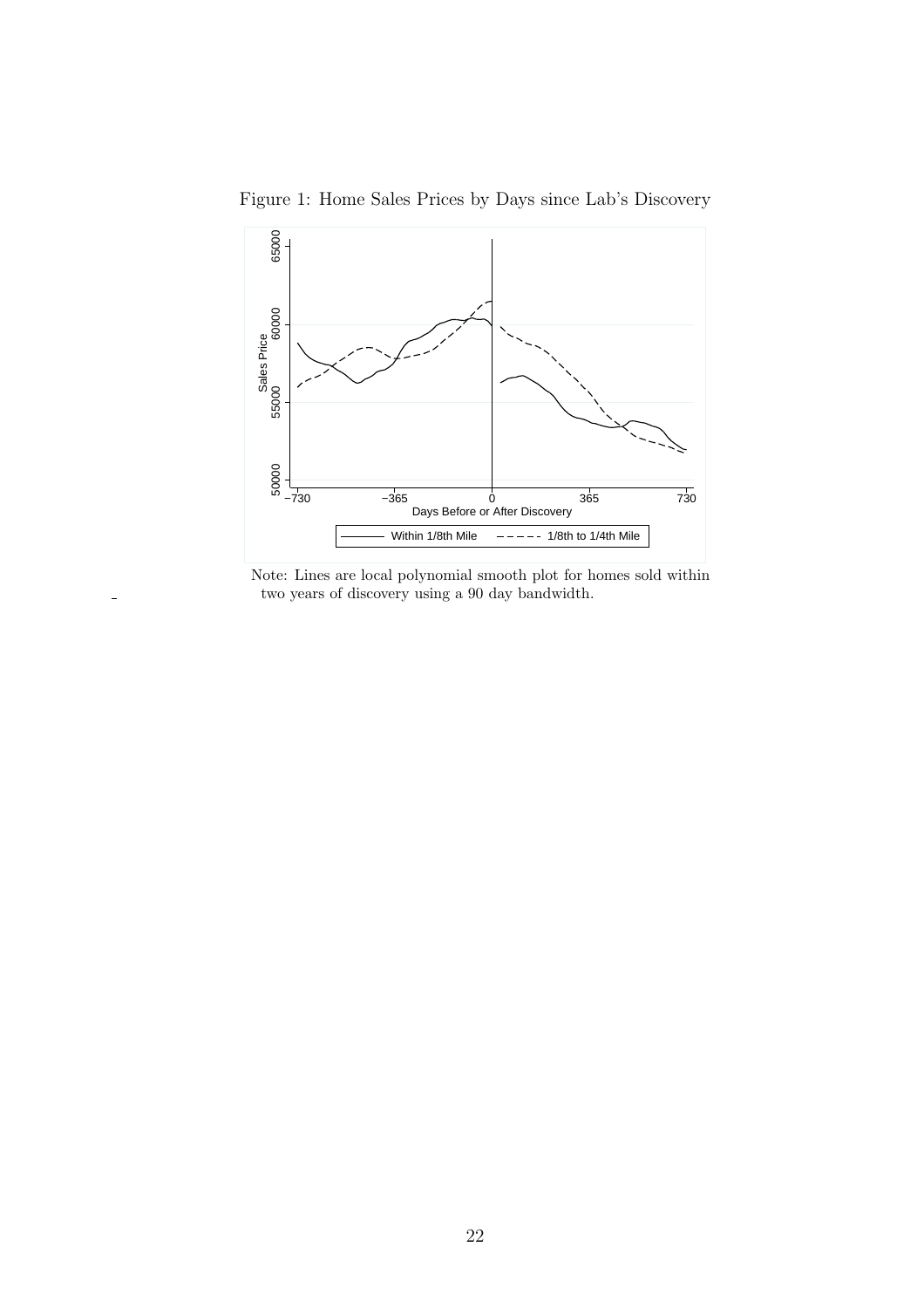

Figure 2: Home Sales Prices by Distance from Discovered Lab



 $\overline{a}$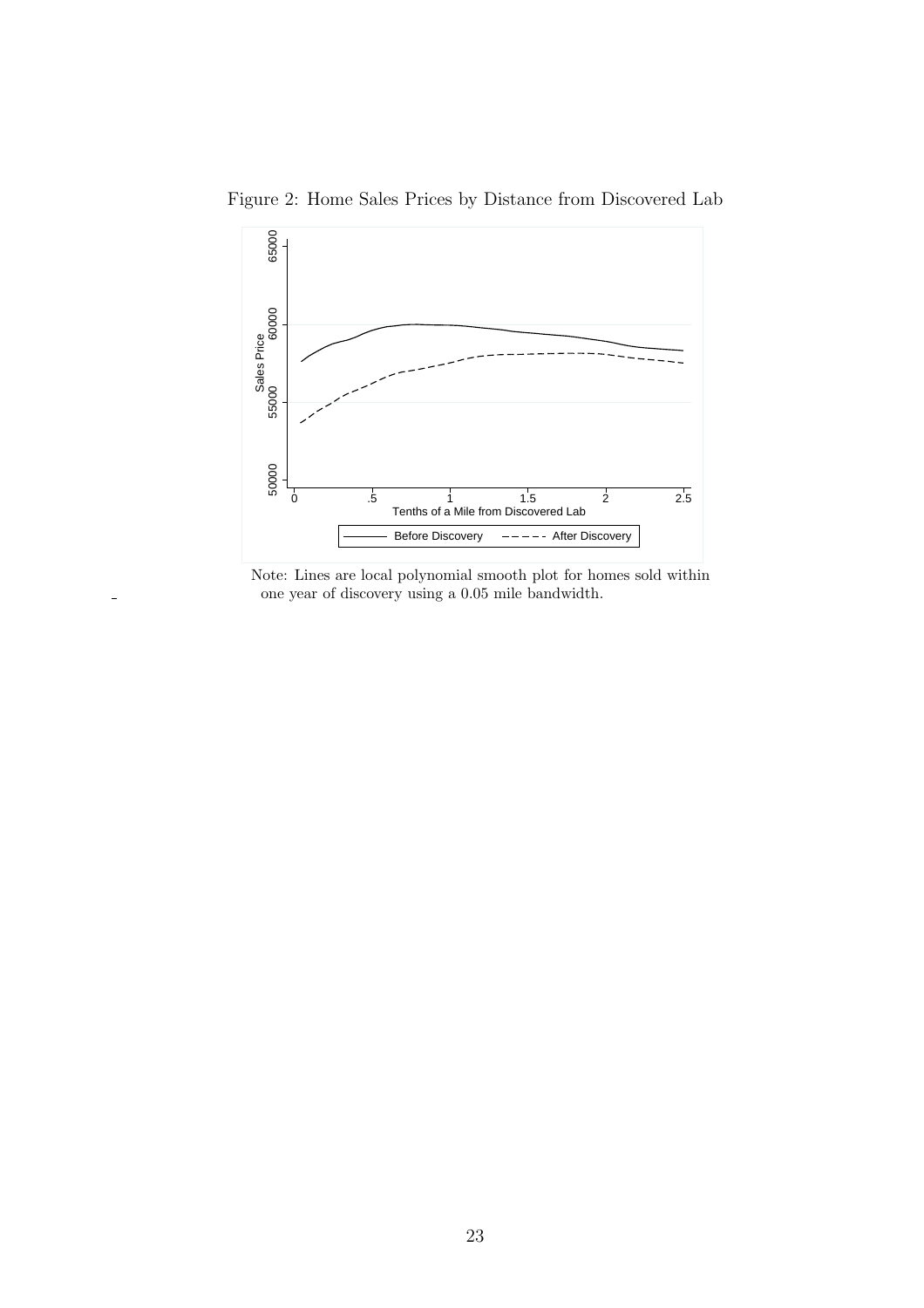

Figure 3: Number of Sales per Month by Distance

Note: Figures include separate lines of best fit before and after the methamphetamine laboratory is discovered.

 $\overline{a}$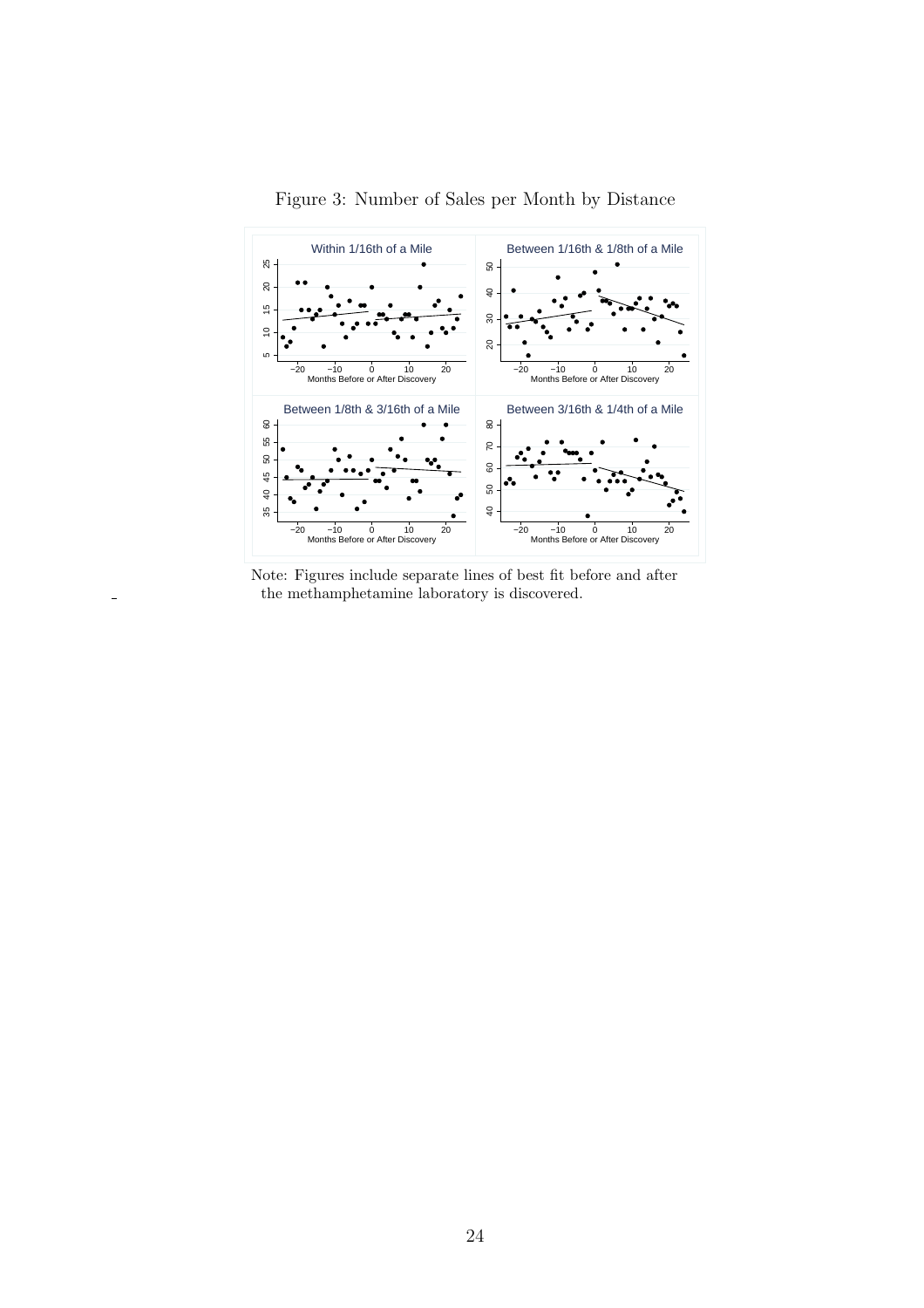### Sample of Summit County Home Sales

|                                               | No labs                 | Lab discovered within $1/4$ th mile   |                                        |
|-----------------------------------------------|-------------------------|---------------------------------------|----------------------------------------|
|                                               | within<br>$1/4$ th mile | Sales within one<br>year of discovery | Sales within two<br>years of discovery |
| Total number of single-family home sales      | 68000                   | 12293                                 |                                        |
| Number of unique parcels                      | 48713                   | 7484                                  |                                        |
| Number of sales within examination period     |                         | 3623                                  | 7079                                   |
| Less those sold in 30 days following discover |                         | (170)                                 | (170)                                  |
| Less those with 2nd discovery in the period   |                         | (634)                                 | (1957)                                 |
| Less sales of lab itself                      |                         | (12)                                  | (20)                                   |
| Examination sample                            |                         | 2807                                  | 4932                                   |
| Number after discovery                        |                         | 1325                                  | 2380                                   |

Note: Excludes non-single family homes, homes whose sale price is in the top or bottom 1%, and homes missing a full set of dwelling data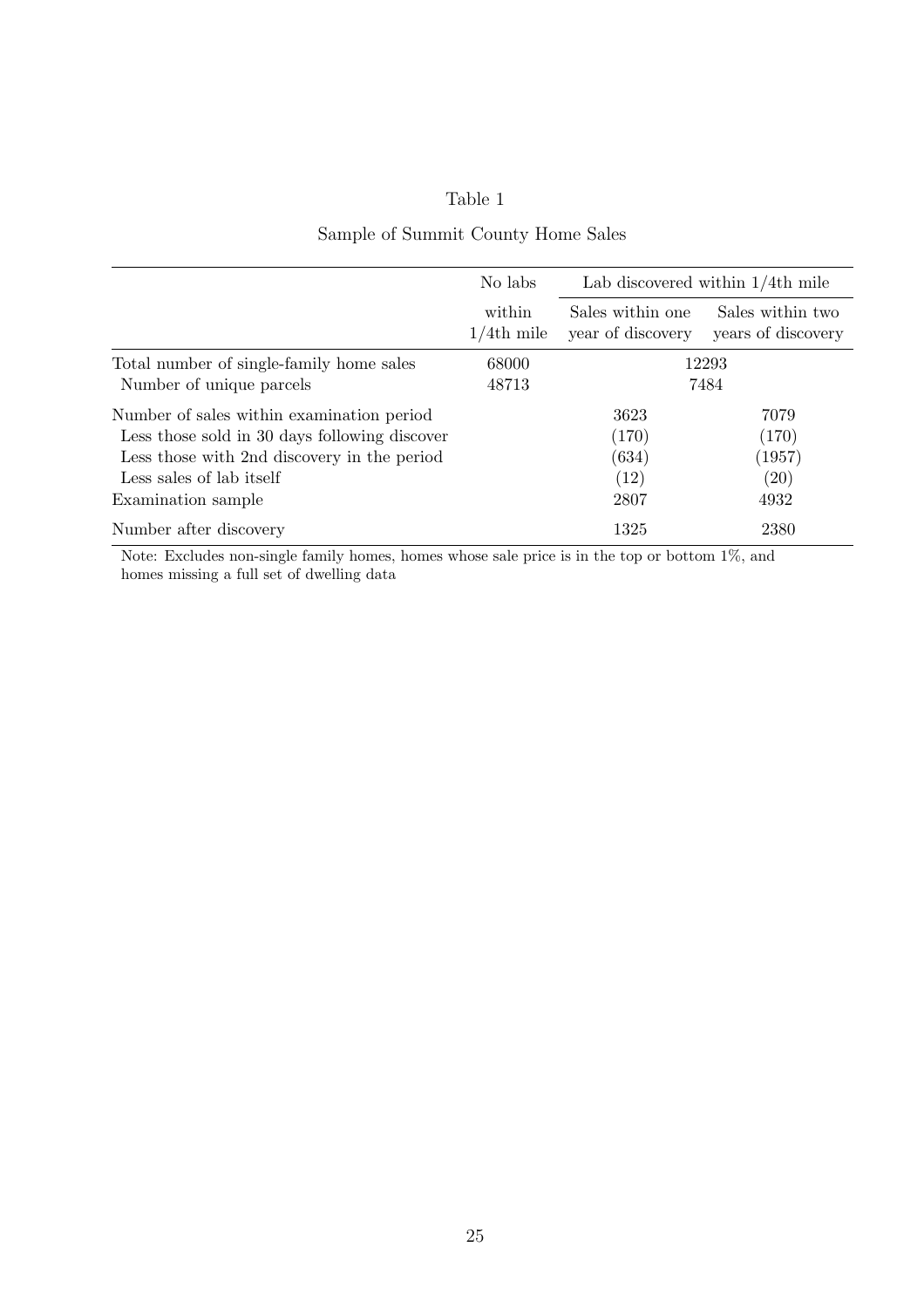#### Comparing Home Characteristics

|                                          | Full evaluation period |                                 | One year before lab's discovery |                                 |                                                |            |
|------------------------------------------|------------------------|---------------------------------|---------------------------------|---------------------------------|------------------------------------------------|------------|
|                                          | No labs<br>discovered  | Within $1/4th$<br>mile of a lab | t-stat                          | Within $1/8th$<br>mile of a lab | Between $1/8$ th and<br>$1/4$ th mile of a lab | t-stat     |
| Nominal sales price                      | \$131127               | \$54667                         | $91.09***$                      | \$59750                         | \$58699                                        | $-0.57$    |
| Square footage of living area            | 1698.4                 | 1245.1                          | $63.12***$                      | 1297.4                          | 1261.1                                         | $-1.71*$   |
| Age of home                              | 44.81                  | 75.64                           | $100.2***$                      | 76.32                           | 74.14                                          | $-1.59$    |
| Number of bedrooms                       | 3.12                   | 2.92                            | $27.26***$                      | 2.96                            | 2.99                                           | 0.63       |
| Number of plumbing fixtures              | 7.55                   | 5.83                            | $73.61***$                      | 5.96                            | 5.86                                           | $-1.12$    |
| Home is more than 1 story                | 47.7%                  | 59.1%                           | $-23.42***$                     | 66.4%                           | 58.0%                                          | $-3.01***$ |
| Condition of home rated 'fair' or 'poor' | $6.3\%$                | 17.8%                           | $-43.43***$                     | 18.4%                           | 16.3%                                          | $-0.99$    |
| Style: Unidentified                      | $2.6\%$                | $6.5\%$                         | $-22.56***$                     | $5.8\%$                         | $5.7\%$                                        | $-0.09$    |
| Style: Colonial                          | 44.4%                  | 53.7%                           | $-19.05***$                     | 60.1%                           | 52.8%                                          | $-2.59***$ |
| Style: Ranch                             | 28.8%                  | 19.0%                           | $-22.53***$                     | 16.6%                           | 20.7%                                          | $1.85*$    |
| Style: Bungalow                          | $4.0\%$                | $9.3\%$                         | $-25.11***$                     | $7.4\%$                         | $9.2\%$                                        | 1.13       |
| Style: Cape Cod                          | 12.1\%                 | $9.4\%$                         | $8.56***$                       | $6.7\%$                         | $9.0\%$                                        | 1.46       |
| Style: Other                             | $8.1\%$                | $2.1\%$                         | $23.52***$                      | $3.4\%$                         | 2.5%                                           | $-0.91$    |
| Number of sales                          | 68000                  | 12293                           |                                 | 446                             | 1032                                           |            |

\* significant at 10%; \*\* significant at 5%; \*\*\* significant at 1%

Note: Excludes non-single family homes, homes whose sale price is in the top or bottom 1%, and homes missing <sup>a</sup> full set of dwelling data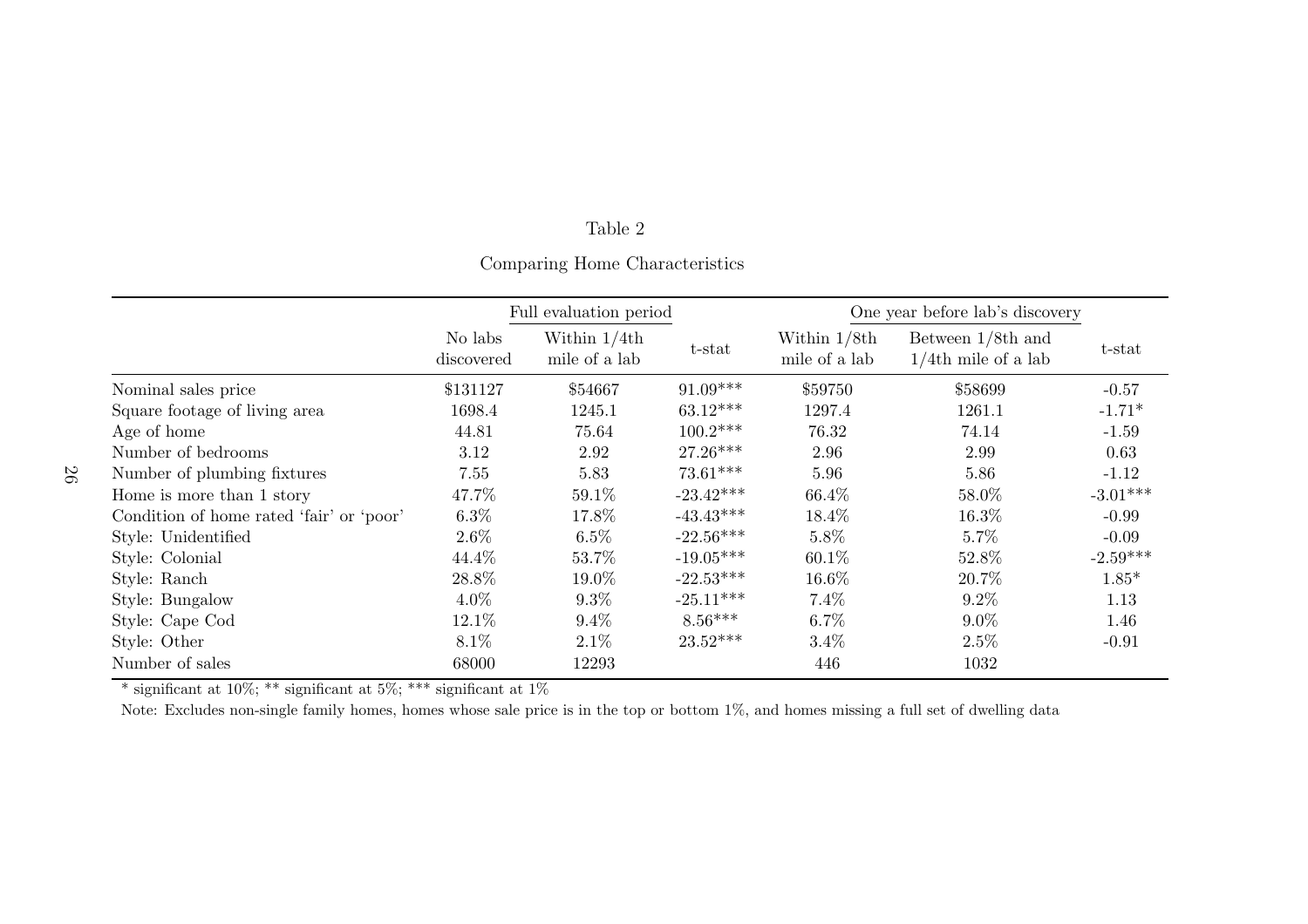### Estimation of Primary Specifications

|                                                                    | [1]                                              |                                                   | $[3] % \includegraphics[width=1\textwidth]{images/Traj_4.pdf} \caption{Schematic diagram of the estimators in the image. The left-hand side is the same as in the image.} \label{fig:Traj_4.pdf}$ | $[4] % \includegraphics[width=1\textwidth]{images/TrDiM-Architecture.png} \caption{The figure shows the results of the estimators in the left hand side.} \label{TrDiM-Architecture}$ |  |
|--------------------------------------------------------------------|--------------------------------------------------|---------------------------------------------------|---------------------------------------------------------------------------------------------------------------------------------------------------------------------------------------------------|---------------------------------------------------------------------------------------------------------------------------------------------------------------------------------------|--|
|                                                                    | Full sample                                      |                                                   |                                                                                                                                                                                                   | Homes within $1/4$ th mile of lab                                                                                                                                                     |  |
|                                                                    | Sales within 1<br>year of any<br>lab's discovery | Sales within 2<br>years of any<br>lab's discovery | Sales within 1<br>year of each<br>lab's discovery                                                                                                                                                 | Sales within 2<br>years of each<br>lab's discovery                                                                                                                                    |  |
| Within $1/8$ th of a mile (660 ft)<br>of first meth lab discovery  | 0.021<br>[0.034]                                 | 0.008<br>[0.027]                                  | 0.028<br>[0.032]                                                                                                                                                                                  | $\overline{0}$<br>[0.024]                                                                                                                                                             |  |
| Within $1/8$ th of a mile and<br>post-discovery                    | $-0.076$<br>[0.051]                              | $-0.044$<br>[0.039]                               | $-0.105**$<br>[0.047]                                                                                                                                                                             | $-0.056$<br>[0.035]                                                                                                                                                                   |  |
| Within $1/4$ th of a mile (1320 ft)<br>of first meth lab discovery | $-0.059***$<br>[0.019]                           | $-0.068***$<br>[0.015]                            |                                                                                                                                                                                                   |                                                                                                                                                                                       |  |
| Within $1/4$ th of a mile and<br>post-discovery                    | $-0.026$<br>[0.027]                              | $-0.053**$<br>[0.021]                             | $-0.045$<br>[0.049]                                                                                                                                                                               | $-0.008$<br>[0.037]                                                                                                                                                                   |  |
| Other included variables:                                          |                                                  |                                                   |                                                                                                                                                                                                   |                                                                                                                                                                                       |  |
| Home characteristics                                               | $\mathbf{x}$                                     | $\mathbf x$                                       | $\mathbf x$                                                                                                                                                                                       | $\mathbf x$                                                                                                                                                                           |  |
| Calender month-year                                                | X                                                | $\mathbf x$                                       | $\mathbf x$                                                                                                                                                                                       | $\mathbf x$                                                                                                                                                                           |  |
| Zip code dummies                                                   | X                                                | X                                                 |                                                                                                                                                                                                   |                                                                                                                                                                                       |  |
| Specific laboratory dummies                                        |                                                  |                                                   | X                                                                                                                                                                                                 | X                                                                                                                                                                                     |  |
| Observations<br>R-squared                                          | 56555<br>0.54                                    | 72948<br>0.55                                     | 2807<br>0.39                                                                                                                                                                                      | 4932<br>0.39                                                                                                                                                                          |  |

Standard errors in brackets. \* significant at  $10\%$ ; \*\* significant at  $5\%$ ; \*\*\* significant at  $1\%$ 

Note: Robust standard errors clustered at the parcel level

Note: Excludes non-single family homes, homes whose sale price is in the top or bottom 1%, and homes missing a full set of dwelling data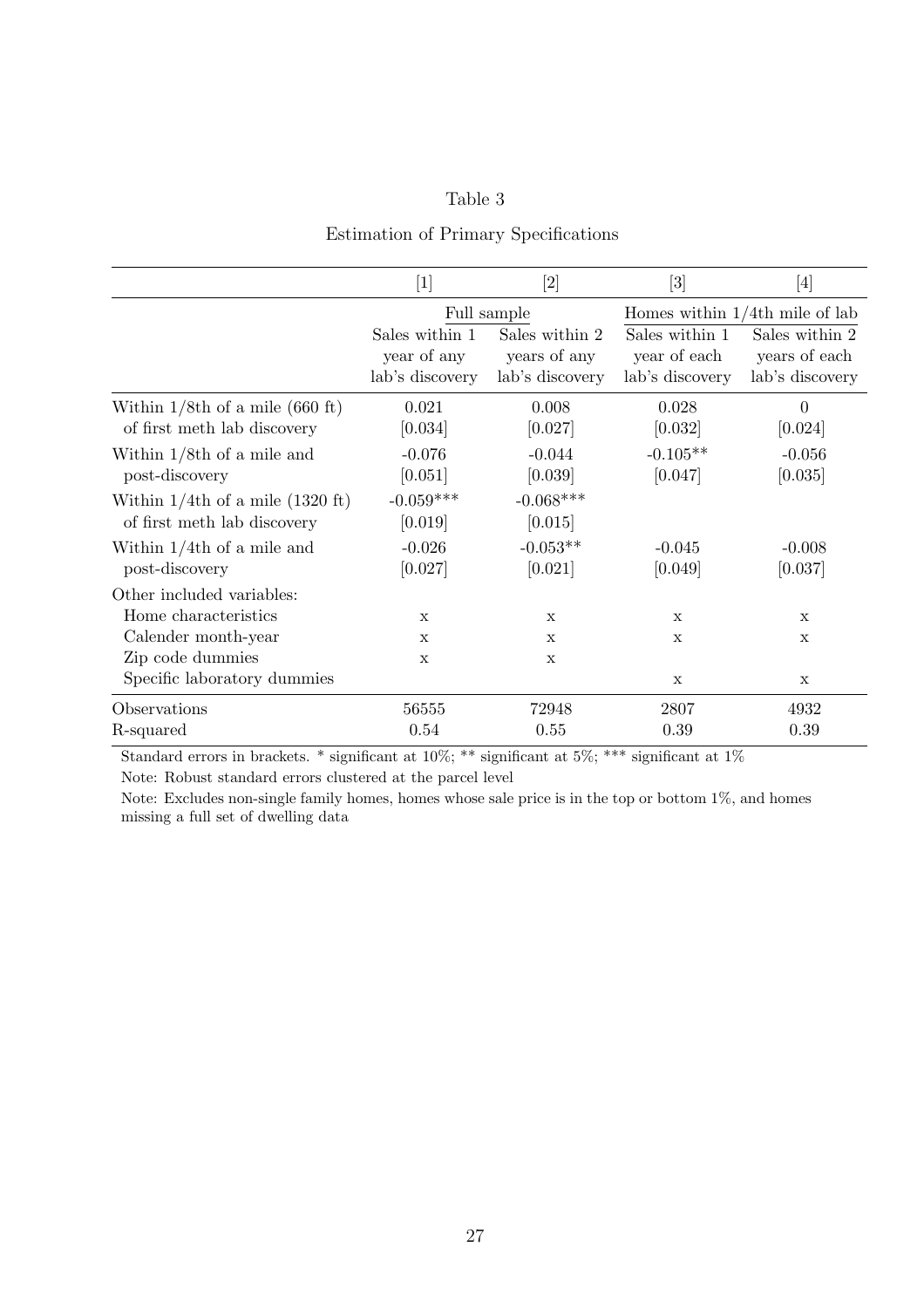| ante |  |
|------|--|
|------|--|

Analysis using Time since Meth Lab Discovery

|                                                                               | $[1]$<br>Time in months | $[2]$<br>Time in quarters |
|-------------------------------------------------------------------------------|-------------------------|---------------------------|
| Within $1/8$ th of a mile (660 ft)<br>of first meth lab discovery             | $-0.003$<br> 0.023      | 0<br>[0.024]              |
| Months since discovery $(1=30 \text{ days})$<br>if $w/n$ 1/8 mile of meth lab | $-0.018**$<br> 0.009    |                           |
| Square of Months since Discovery<br>$(1=30 \text{ days})$ if w/n $1/8$ mile   | $0.001*$<br> 0.000      |                           |
| Home is $w/n$ 1/8 mile of lab<br>and $w/n$ 91 days after discovery            |                         | $-0.063$<br> 0.079        |
| Home is $w/n$ 1/8 mile of lab and<br>$b/w$ 92 & 182 days after discovery      |                         | 0.013<br> 0.071           |
| Home is $w/n$ 1/8 mile of lab and<br>$b/w$ 183 & 273 days after discovery     |                         | $-0.149**$<br> 0.072      |
| Home is $w/n$ 1/8 mile of lab and<br>$b/w$ 274 & 365 days after discovery     |                         | $-0.195**$<br> 0.079      |
| Home is $w/n$ 1/8 mile of 1st lab and<br>$b/w$ 366 & 456 days after discovery |                         | $-0.049$<br> 0.073        |
| Home is $w/n$ 1/8 mile of 1st lab and<br>$b/w$ 457 & 547 days after discovery |                         | 0.041<br> 0.076           |
| Home is $w/n$ 1/8 mile of 1st lab and<br>$b/w$ 548 & 638 days after discovery |                         | $-0.082$<br> 0.076        |
| Home is $w/n$ 1/8 mile of 1st lab and<br>$b/w$ 639 & 730 days after discovery |                         | 0.064<br> 0.082           |
| Months since discovery $(1=30 \text{ days})$<br>if $w/n$ 1/4 mile of meth lab | 0.005<br> 0.007         |                           |
| Square of Months since discovery<br>if $w/n$ 1/4 mile of meth lab             | 0<br> 0.000             |                           |
| Home is $w/n$ 1/4 mile of lab and<br>w/n 91 days after discovery              |                         | $-0.012$<br> 0.053        |
| Home is $w/n$ 1/4 mile of lab and<br>$b/w$ 92 & 182 days after discovery      |                         | $-0.048$<br> 0.053        |
| Home is $w/n$ 1/4 mile of lab and<br>$b/w$ 183 & 273 days after discovery     |                         | 0.002<br>[0.052]          |
| Home is $w/n$ 1/4 mile of lab and<br>$b/w$ 274 & 365 days after discovery     |                         | 0.05<br> 0.060            |
| Home is $w/n$ 1/4 mile of lab and<br>$b/w$ 366 & 456 days after discovery     |                         | $-0.053$<br> 0.064        |
| Home is $w/n$ 1/4 mile of lab and<br>$b/w$ 457 & 547 days after discovery     |                         | 0<br> 0.068               |
| Home is $w/n$ 1/4 mile of lab and<br>$b/w$ 548 & 638 days after discovery     |                         | $-0.059$<br> 0.072        |
| Home is $w/n$ 1/4 mile of lab and<br>$b/w$ 639 & 730 days after discovery     |                         | $-0.108$<br> 0.077        |
| Other included variables:<br>Home characteristics                             | X                       | Х                         |
| Calender month-year dummies<br>Specific laboratory dummies                    | X<br>х                  | х<br>х                    |
| Observations<br>R-squared                                                     | 4932<br>0.39            | 4932<br>0.4               |

Standard errors in brackets. \* significant at 10%; \*\* significant at 5%; \*\*\* significant at  $1\%$ 

Note: Robust standard errors clustered by parcel

Excluding non-single family homes, homes whose sale price is in the top or bottom 1%, and homes missing a full set of dwelling data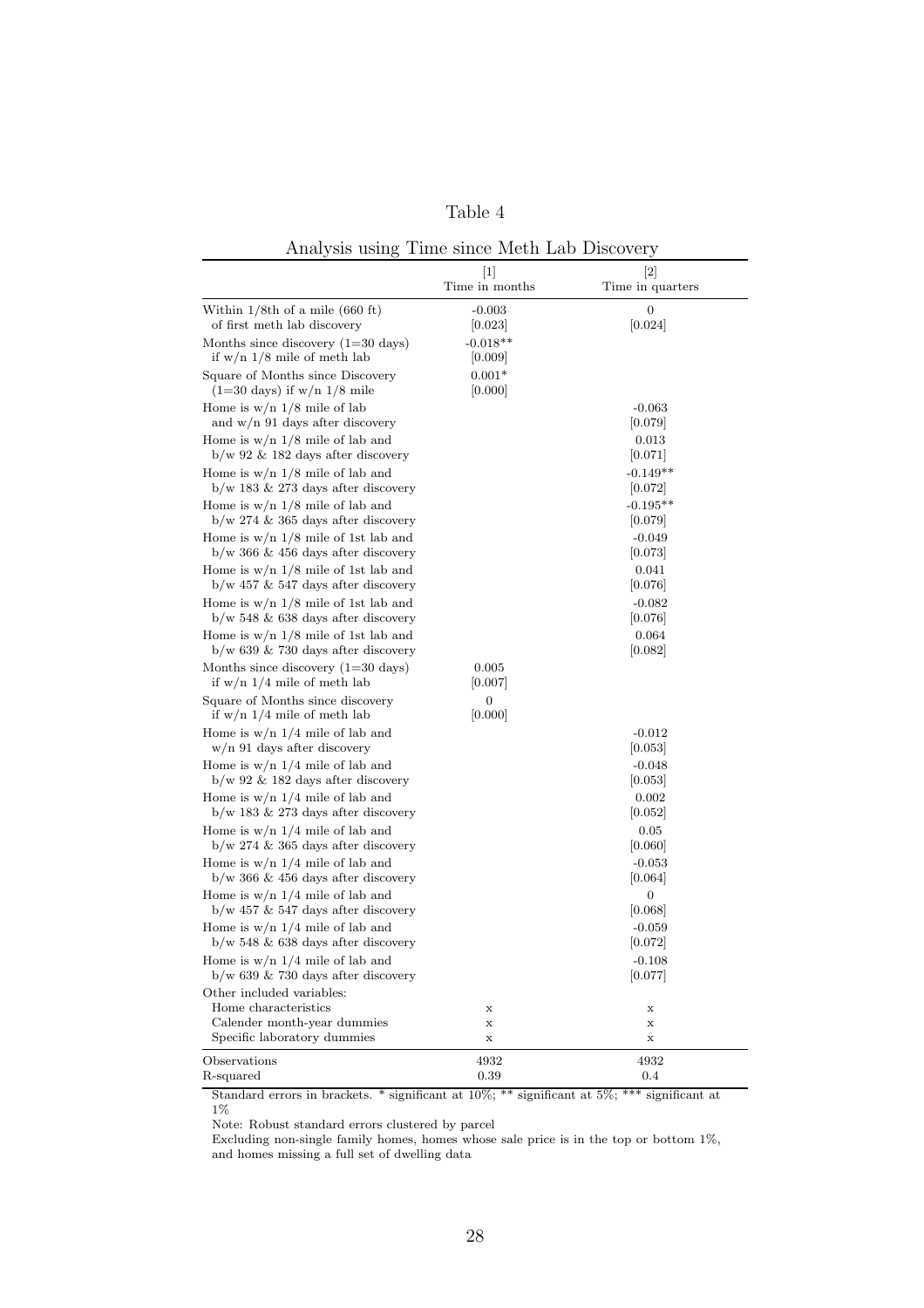| able |  |
|------|--|
|------|--|

|                                       | 1                   | $\overline{2}$       |
|---------------------------------------|---------------------|----------------------|
|                                       | Sales within 1 year | Sales within 2 years |
|                                       | of lab's discovery  | of lab's discovery   |
| Within $1/8$ th of a mile (660 ft) of | 0.024               | 0.003                |
| at least one meth lab discovery       | [0.031]             | [0.023]              |
| Within $1/8$ th of a mile and after   | $-0.109**$          | $-0.063*$            |
| at least one lab discovery            | [0.045]             | [0.033]              |
| Within $1/8$ th of a two labs and     | 0.067               | 0.056                |
| after a second lab is discovered      | [0.083]             | [0.055]              |
| Within $1/4$ th of a mile and after   | $-0.048$            | $-0.005$             |
| at least one lab discovery            | [0.048]             | [0.036]              |
| Other included variables:             |                     |                      |
| Home characteristics                  | $\mathbf x$         | X                    |
| Calender month-year dummies           | $\mathbf{x}$        | X                    |
| Specific laboratory dummies           | X                   | X                    |
| Observations                          | 2928                | 5266                 |
| R-squared                             | 0.39                | 0.39                 |

Standard errors in brackets. \* significant at 10%; \*\* significant at 5%; \*\*\* significant at 1%

Note: Robust standard errors clustered at the parcel level

Note: Excludes non-single family homes, homes whose sale price is in the top or bottom 1%, and homes missing a full set of dwelling data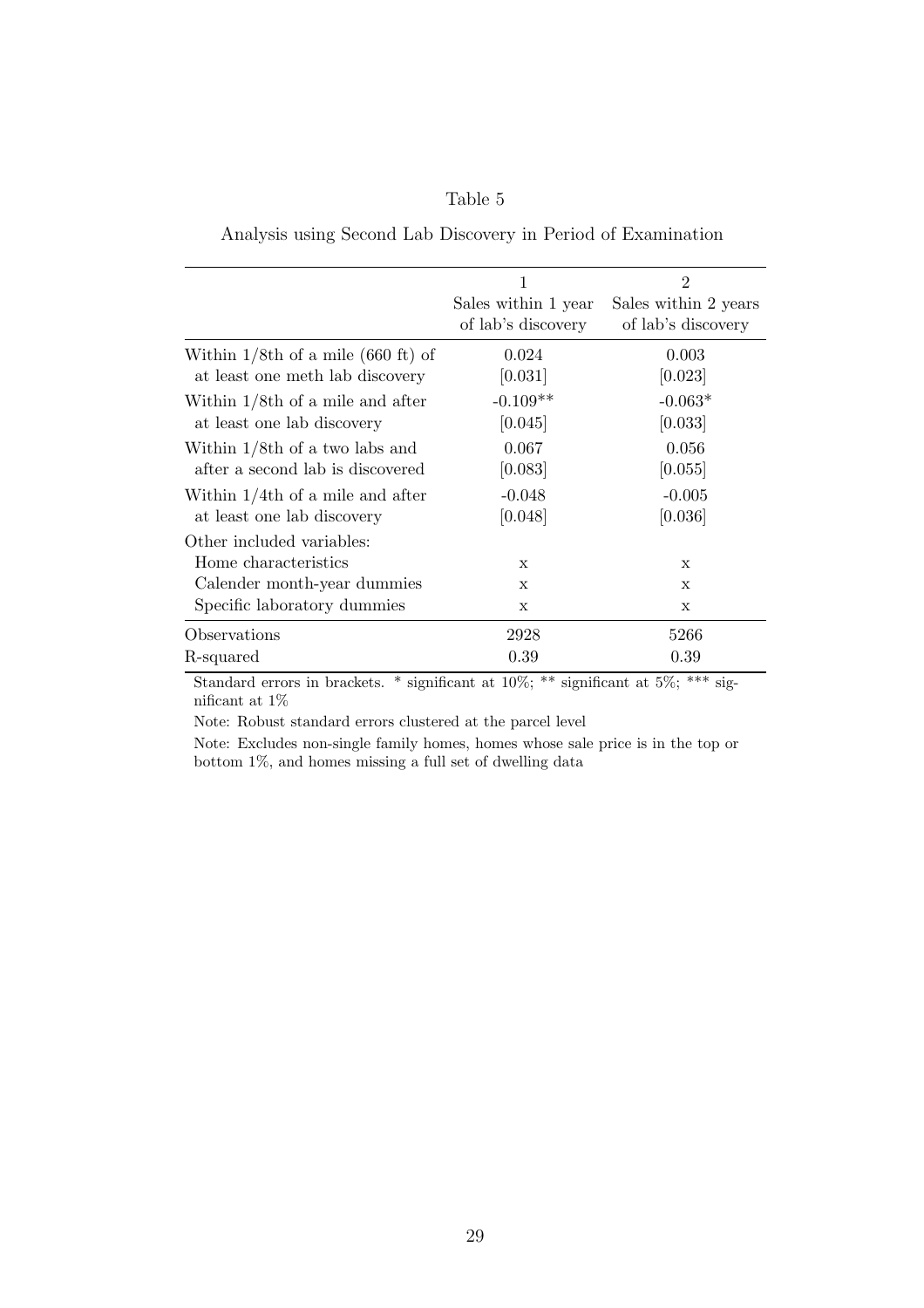#### Analysis by Linear Distance from Meth Lab Site

|                                                                                                                 | $\left\lceil 1 \right\rceil$<br>Sales within 1 year<br>of lab's discovery | Sales within 2 years<br>of lab's discovery |
|-----------------------------------------------------------------------------------------------------------------|---------------------------------------------------------------------------|--------------------------------------------|
| Distance from discovered                                                                                        | 0.133                                                                     | 0.076                                      |
| $lab(1=.1 \text{ miles})$                                                                                       | [0.090]                                                                   | [0.068]                                    |
| Squared distance from                                                                                           | $-0.045$                                                                  | $-0.021$                                   |
| discovered lab                                                                                                  | [0.032]                                                                   | [0.024]                                    |
| Distance from lab and                                                                                           | $-0.162**$                                                                | $-0.031$                                   |
| after lab's discovery                                                                                           | [0.080]                                                                   | [0.062]                                    |
| Squared distance from lab and                                                                                   | $0.070**$                                                                 | 0.014                                      |
| after lab's discovery                                                                                           | [0.033]                                                                   | [0.026]                                    |
| Other included variables:<br>Home characteristics<br>Calender month-year dummies<br>Specific laboratory dummies | X<br>X<br>X                                                               | $\mathbf{x}$<br>$\mathbf x$<br>X           |
| Observations                                                                                                    | 2807                                                                      | 4932                                       |
| R-squared                                                                                                       | 0.39                                                                      | 0.39                                       |

Standard errors in brackets. \* significant at 10%; \*\* significant at 5%; \*\*\* significant at  $1\%$ 

Note: Robust standard errors clustered at the parcel level

Note: Excludes non-single family homes, homes whose sale price is in the top or bottom 1%, and homes missing a full set of dwelling data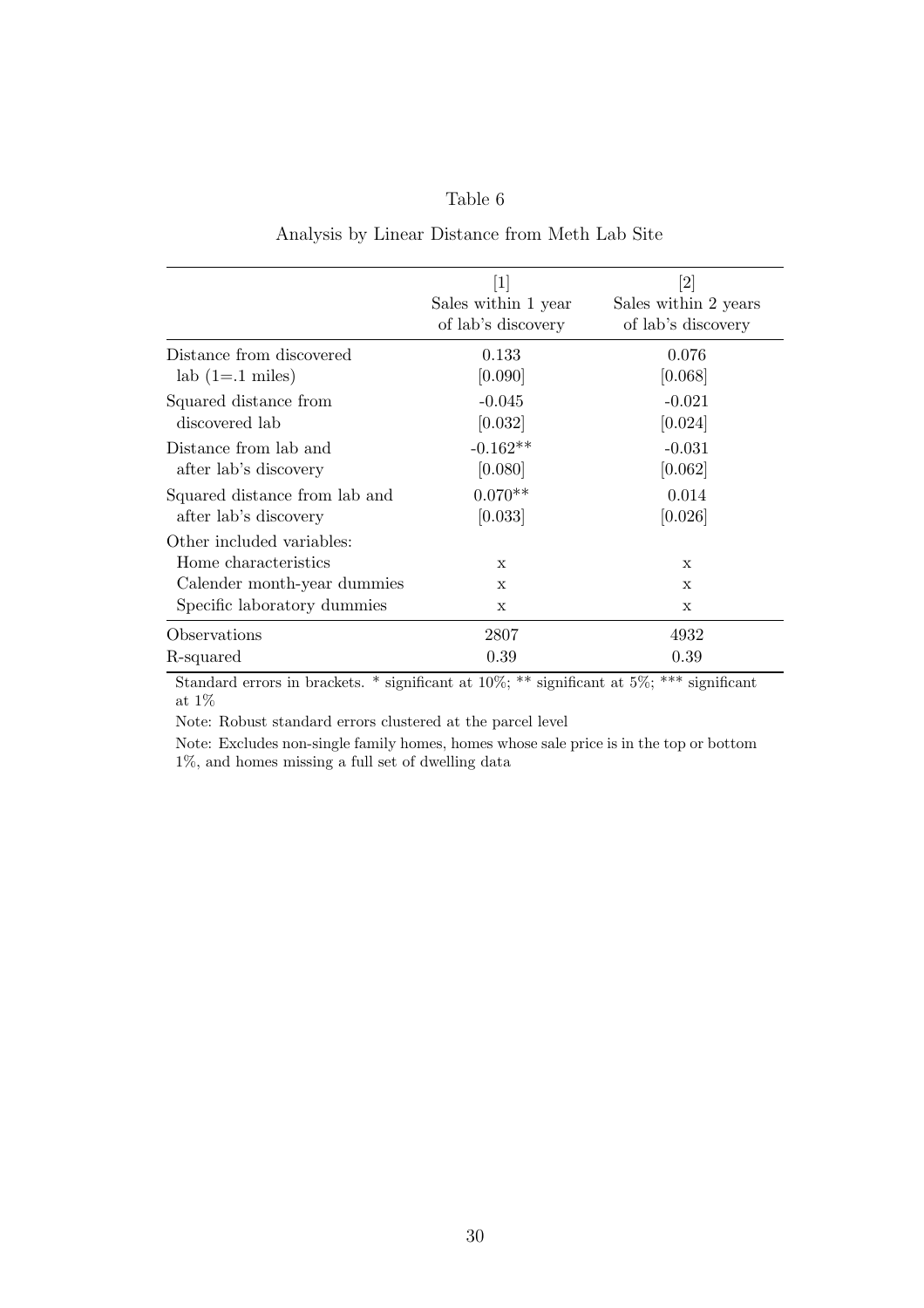| ante |
|------|
|------|

| Analysis by Incremental Distance from Meth Lab Site |  |
|-----------------------------------------------------|--|
|-----------------------------------------------------|--|

|                                                        | $[1]$                                     | $\left\lceil 2 \right\rceil$               |
|--------------------------------------------------------|-------------------------------------------|--------------------------------------------|
|                                                        | Sales within 1 year<br>of lab's discovery | Sales within 2 years<br>of lab's discovery |
| Within $1/16$ th mile (330 ft)                         | $-0.022$                                  | $-0.032$                                   |
| of discovered lab                                      | [0.049]                                   | [0.037]                                    |
| Within $1/16$ th mile $(330 \text{ ft})$ of discovered | $-0.052$                                  | $-0.015$                                   |
| lab and after discovery                                | [0.089]                                   | [0.064]                                    |
| Within 2nd $1/16$ th mile (330 to 660 ft)              | 0.057                                     | 0.016                                      |
| of discovered lab                                      | [0.041]                                   | [0.030]                                    |
| Within 2nd $1/16$ th mile (330 to 660 ft)              | $-0.190***$                               | $-0.085*$                                  |
| of discovered lab and after discovery                  | [0.060]                                   | [0.046]                                    |
| Within 3rd $1/16$ th mile (660 to 990 ft)              | 0.01                                      | 0.001                                      |
| of discovered lab                                      | [0.035]                                   | [0.026]                                    |
| Within 3rd $1/16$ th mile (660 to 990 ft)              | $-0.078$                                  | $-0.014$                                   |
| of discovered lab and after discovery                  | [0.058]                                   | [0.044]                                    |
| Within 4th $1/16$ th mile (990 to 1320 ft)             | $-0.017$                                  | $-0.003$                                   |
| of discovered lab and after discovery                  | [0.053]                                   | [0.040]                                    |
| Other included variables:<br>Home characteristics      | X                                         | X                                          |
| Calender month-year dummies                            | $\mathbf X$                               | X                                          |
| Specific laboratory dummies                            | X                                         | X                                          |
| Observations                                           | 2807                                      | 4932                                       |
| R-squared                                              | 0.39                                      | 0.39                                       |

Standard errors in brackets. \* significant at 10%; \*\* significant at 5%; \*\*\* significant at  $1\%$ 

Note: Robust standard errors clustered at the parcel level

Note: Excludes non-single family homes, homes whose sale price is in the top or bottom 1%, and homes missing a full set of dwelling data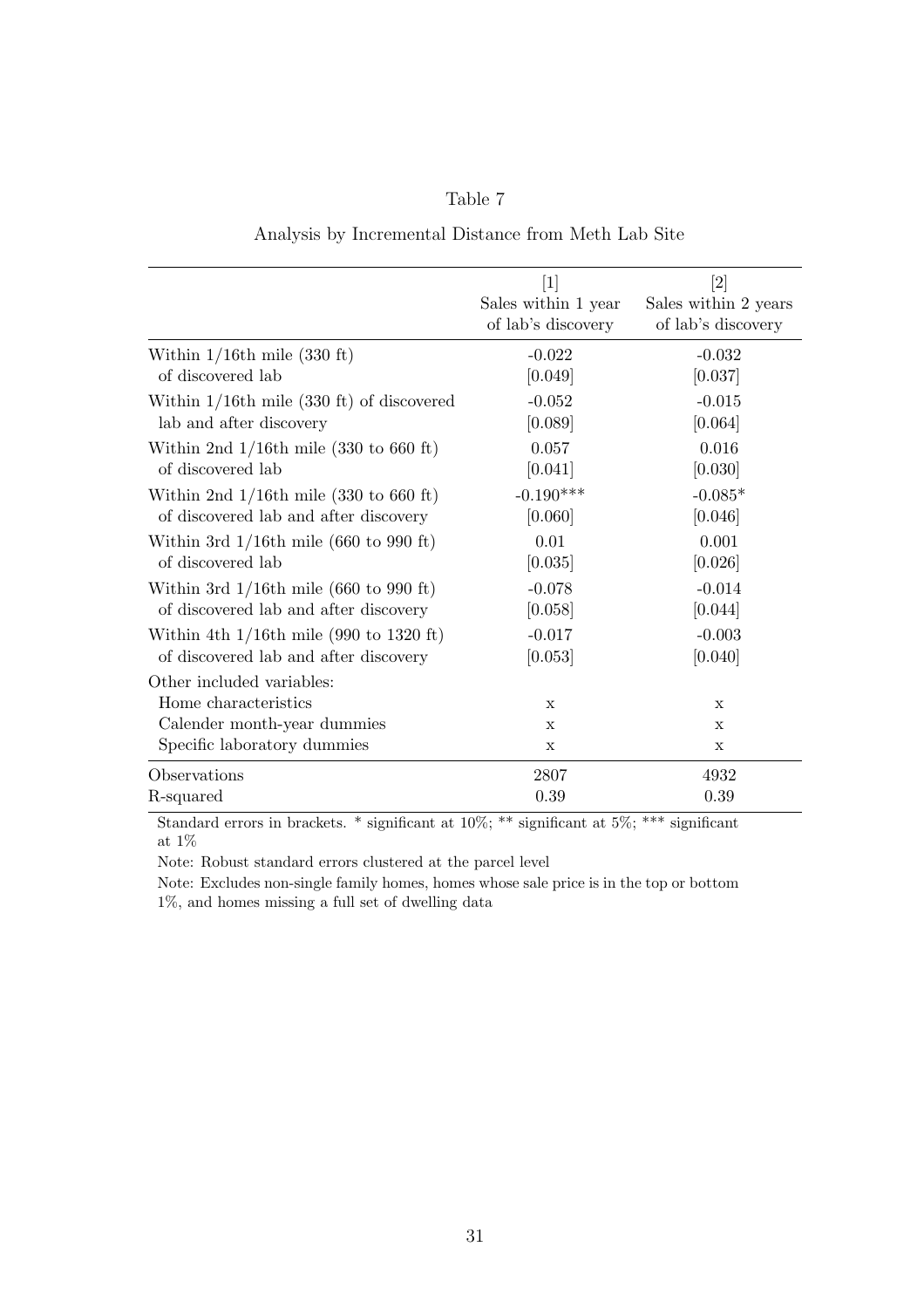| Analysis Using a False Date (One Year Earlier) of Lab's Discovery |  |  |
|-------------------------------------------------------------------|--|--|
|-------------------------------------------------------------------|--|--|

|                                                                                           | $\lceil 2 \rceil$<br>$[1]$<br>Sales within 1 year of<br>false lab discovery |                     |
|-------------------------------------------------------------------------------------------|-----------------------------------------------------------------------------|---------------------|
| Within $1/8$ th of a mile (660 ft) of<br>first meth lab discovery                         | $-0.005$<br>[0.032]                                                         |                     |
| Within $1/8$ th of a mile and<br>after false discovery                                    | 0.028<br>[0.044]                                                            |                     |
| Within $1/16$ th mile (330 ft) of<br>discovered lab                                       |                                                                             | $-0.012$<br>[0.049] |
| Within $1/16$ th mile $(330 \text{ ft})$ of<br>discovered lab and after false discovery   |                                                                             | $-0.034$<br>[0.066] |
| Within 2nd $1/16$ th mile (330 to 660 ft) of<br>discovered lab                            |                                                                             | $-0.003$<br>[0.040] |
| Within 2nd $1/16$ th mile (330 to 660 ft) of<br>discovered lab and after false discovery  |                                                                             | 0.049<br>[0.061]    |
| Within $1/4$ th of a mile and<br>after false discovery                                    | $-0.007$<br>[0.042]                                                         |                     |
| Within 3rd $1/16$ th mile (660 to 990 ft) of<br>discovered lab                            |                                                                             | $-0.002$<br>[0.035] |
| Within 3rd $1/16$ th mile (660 to 990 ft) of<br>discovered lab and after false discovery  |                                                                             | 0.001<br>[0.052]    |
| Within 4th $1/16$ th mile (990 to 1320 ft) of<br>discovered lab and after false discovery |                                                                             | $-0.01$<br>[0.045]  |
| Other included variables:                                                                 |                                                                             |                     |
| Home characteristics                                                                      | X                                                                           | X                   |
| Calender month-year dummies                                                               | X                                                                           | X                   |
| Specific laboratory dummies                                                               | X                                                                           | Х                   |
| Observations                                                                              | 2863                                                                        | 2863                |
| R-squared                                                                                 | 0.42                                                                        | 0.42                |

Standard errors in brackets. \* significant at 10%; \*\* significant at 5%;  $^{***}$  significant at  $1\%$ 

Note: Robust standard errors clustered at the parcel level

Note: Excludes non-single family homes, homes whose sale price is in the top or bottom 1%, and homes missing a full set of dwelling data